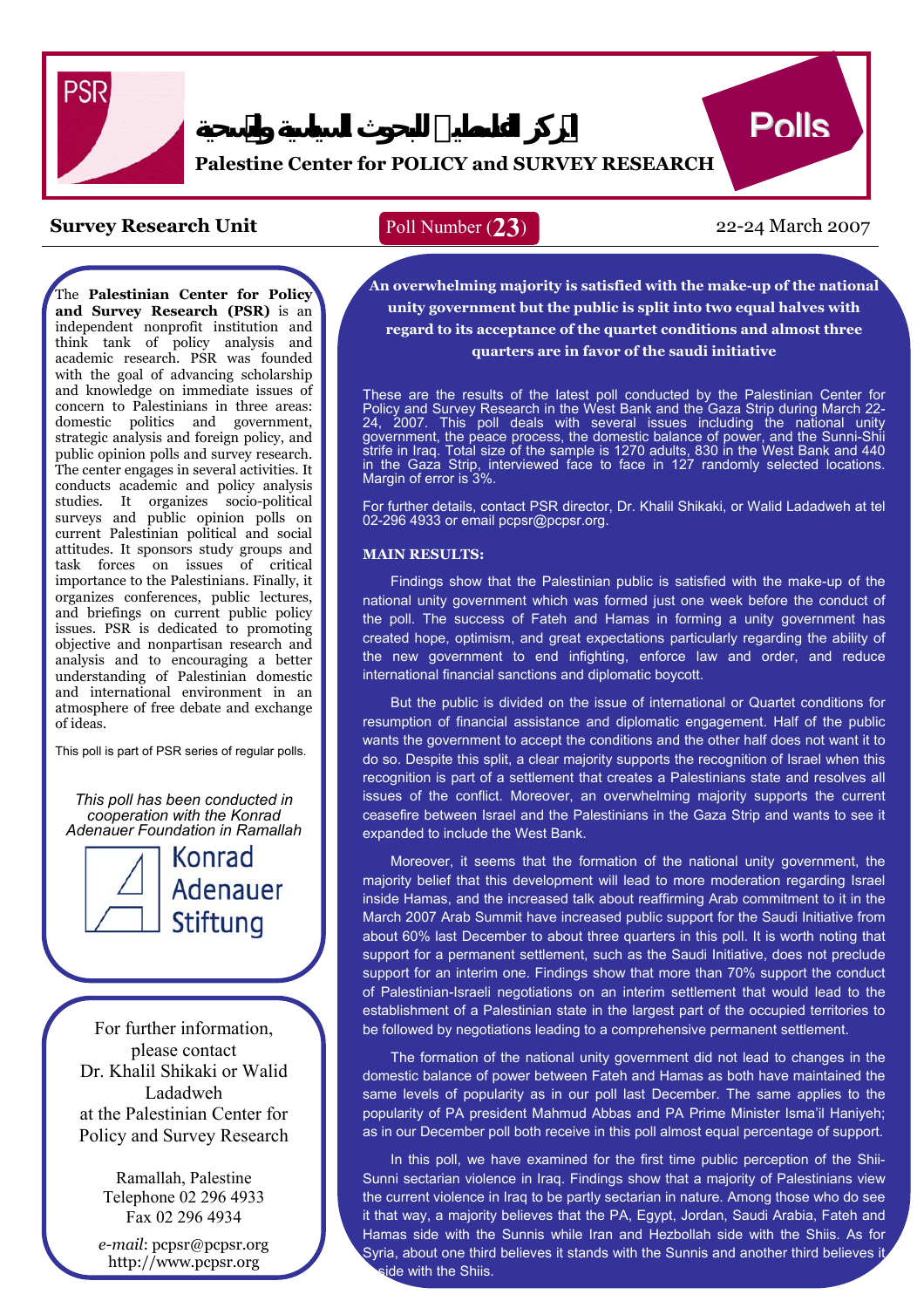# (1) National Unity Government

- **88% are satisfied with the make-up of the national unity government and 11% are dissatisfied.**
- **In evaluating the Mecca Agreement between Fateh and Hamas, 62% believe that both sides had to compromise a little while 9% believe that Hamas had to accept Fateh's position and 4% believe that Fateh had to accept Hamas position.**
- **A small minority not exceeding 13% blames Hamas for the failure of its former government to improve Palestinian conditions**
- **The largest percentage (43%) wants the enforcement of law and order to be the top priority of the unity government.**
- **69% expect the unity government to last at least until the end of the year while 23% expect it to fall before the end of the year.**
- **48% want the unity government to accept the conditions of the Quartet and 48% does not want it to accept them.**
- **In the aftermath of the formation of the national unity government, public expectations are high: a majority ranging between 65% and 71% expect improvements in the ability of the government to pay salaries, the enforcement of law and order, the fight against corruption, the prevention of infighting, the easing of financial sanctions, and the return to Palestinian-Israeli negotiations.**

Findings show that the overwhelming majority of the Palestinians (88%) is satisfied with the make-up of the national unity government while 11% say they are dissatisfied with it. Among other things, this near consensus may have been caused by the perception of a large part of the respondents (62%) that the Mecca Agreement that led to the formation of the unity government has been the outcome of modification in the positions of the two sides, Fateh and Hamas, with only 9% believing that Hamas had to acquiesce to Fateh's demands and 4% believing that Fateh had to acquiesce to Hamas's demands. 20% said neither side had to change its position.

Findings also show that only a small percentage (13%) holds Hamas responsible for the failure of its former government to improve Palestinian conditions. The largest percentage (37%) blames Israel, 25% blame the international community and the US, and 13% blame other Palestinian parties such as Fateh.

The largest percentage (43%) believes that the top priority for the unity government should be the enforcement of law and order while 26% believe that it should be the ending of the current financial sanctions. 17% believe the top priority should be the conduct of political reforms and 13% believe it should be the return to the peace process. One reason for placing the peace process at a low level of importance might be due to public perception that it is not the role of the unity government to negotiate and that negotiation with Israel is the responsibility of the PA president and the PLO. Alternatively, the public might believe that no progress is possible in negotiations any way.

The public is divided into two equal halves regarding how the unity government should respond to the Quartet conditions: 48% want it to accept them and 48% do not want it to accept them. If Israel recognizes the unity government, 49% say the government should in this case recognize Israel and 47% say it should not. Support for the recognition of Israel increases among men (52%) compared to women (47%), among supporters of Fateh (66%) compared to supporters of Hamas (32%), among retired persons (76%) and employees (57%) compared to students (36%), and among people older than 48 years of age (56%) compared to those between 18-22 years of age (38%).

Findings also show high expectations among the majority of Palestinians with 69% expecting the unity government to continue in office at least until the end of the year while 23% expect it to fall before the end of the year. Moreover, 71% expect improvement in the ability of the government to pay salaries, 69% expect improvement in the government's ability to enforce law and order, 65% expect improvement in economic conditions, 65% expect improvement in their personal safety and security, and 65% expect improvement in the fight against corruption and the implementation of reform measures. 71% expect the chances for infighting to recede while 67% expect the financial sanctions to ease. Almost two thirds (65%) expect return to Palestinian-Israeli negotiations in the near future. In fact, 54% expect that formation of the national unity government to lead Hamas to become more flexible and moderate in its position regarding Israel. 18% expect the opposite to happen.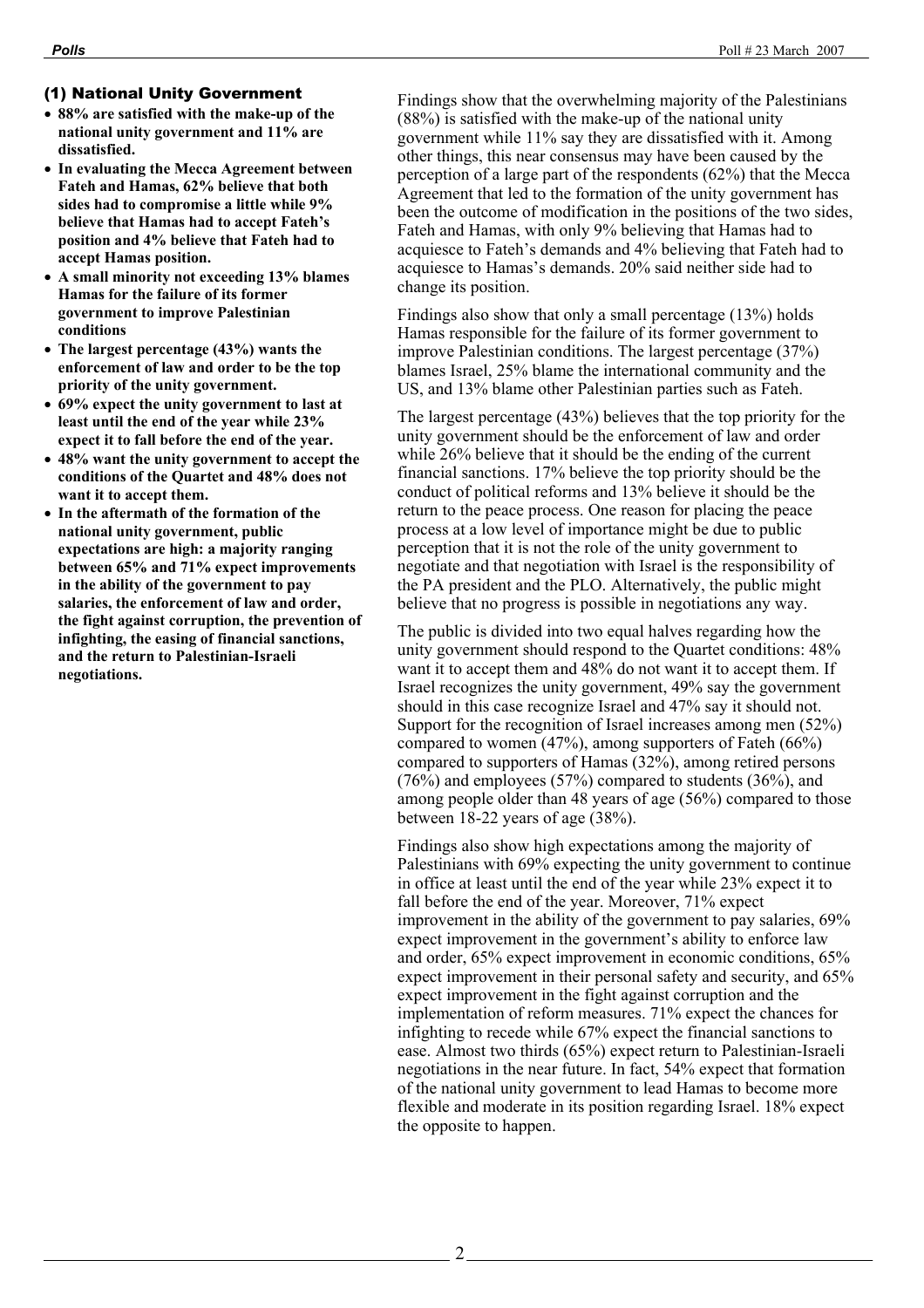## (2) Domestic Conditions

- **53% are satisfied with the performance of PA President Mahmud Abbas and 43% are dissatisfied**
- **Only 6% view conditions of Palestinians in PA areas are good while 82% view them as bad or very bad**
- **Most important problem confronting Palestinians today is unemployment and poverty followed by Israeli occupation and its daily practices**
- **84% believe that corruption exists in the PA and 49% of those believe that this corruption will increase or remain the same in the future**
- **27% say that their personal security and safety is assured while 73% say it is not**
- **51% evaluate the performance of the "Executive Force" as negative, increasing the level of anarchy and lawlessness, while only 29% see it as positive, contributing to the enforcement of law and order**
- **In light of the last election experience, 56% see democracy as a viable political system suitable for Palestine while 40% see it as nonviable and unsuitable for Palestine**
- **32% say they believe Hamas's goal is to establish a state that guarantees rights but where Sharia, or Islamic law, is the only source of legislation and 16% say they believe it seeks to establish a Sharia state similar to Saudi Arabia**

## (3) Peace Process

- **A majority of 72% supports the Saudi, or Arab, initiative and 26% oppose it.**
- **63% support and 35% oppose mutual recognition of Israel as the state for the**

Findings show significant increase in the level of public satisfaction with the performance of PA president Mahmud Abbas compared to findings in our last poll in December 2006: 53% are satisfied now compared to 40% last December. Dissatisfaction in this poll reaches 43%. Despite this improvement and despite the high level of satisfaction with the make-up of the unity government, only 6% describe current condition of the Palestinians in PA areas as good or very good while 82% describe it as bad or very bad. About one third (32%) believe the most important problem confronting Palestinians today is unemployment and poverty while 24% believe it is the continuation of occupation and its daily measure, 23% believe it is corruption and lack of internal reforms, and 20% believe it is internal anarchy.

Findings also show that 84% believe that corruption exists in the PA and among those 49% believe that this corruption will increase or remain the same in the future. About 42% believe it will decrease. It is interesting to note that only 21% believed last December that corruption will decrease in the future. The change might be due to an increase in the level of optimism generated by a high level of expectations from the national unity government.

Only 27% say that their personal safety and security is assured and 73% say it is not. In this regard, it is worth noting that 51% evaluate the performance of the "Executive Force" negatively viewing it as contributing to lawlessness while only 29% evaluate it positively viewing it as contributing to enforcement of law and order. These findings are identical to those we found in our December 2006 poll which means that the formation of the national unity government did not change public views regarding the performance of this force.

But the formation of the unity government might have positively affected, even if slightly, public evaluation of democracy in light of the outcome of the legislative elections in January 2006. Today, 56% view democracy as a viable political system suitable for Palestine (compared to 53% three months ago) while 40% view it as nonviable and unsuitable for Palestine (compared to 43% three months ago).

Finally, the formation of the national unity government did not affect public reading of Hamas's goals regarding the nature of the Palestinian state it seeks to create. 21% (compared to 23% six months ago) view Hamas's goal as the creation of a state that guarantees public liberties and in which Sharia would be one of the sources of legislation. By contrast, 32% (compared to 33% six months ago) view Hamas's goal as the creation of a state that guarantees public liberties and in which Sharia would be the only source of legislation. Moreover, 16% (compared to 13% six months ago) view its goal as the creation of a state based on Sharia like in Saudi Arabia, and 5% (compared to 7% six months ago) view it as the creation of a state based on Sharia like in Afghanistan under the Taliban. 16%, compared to 15% six months ago, believe Hamas's goal is the creation of a state like other Arab states in Egypt, Jordan, and Syria.

Findings show that about three quarters of the Palestinians (72%) support the Saudi Initiative while 26% oppose it. This finding points to a significant increase in support for this initiative compared to the situation three months ago when support stood at 59% and opposition at 38%. The increase in the level of support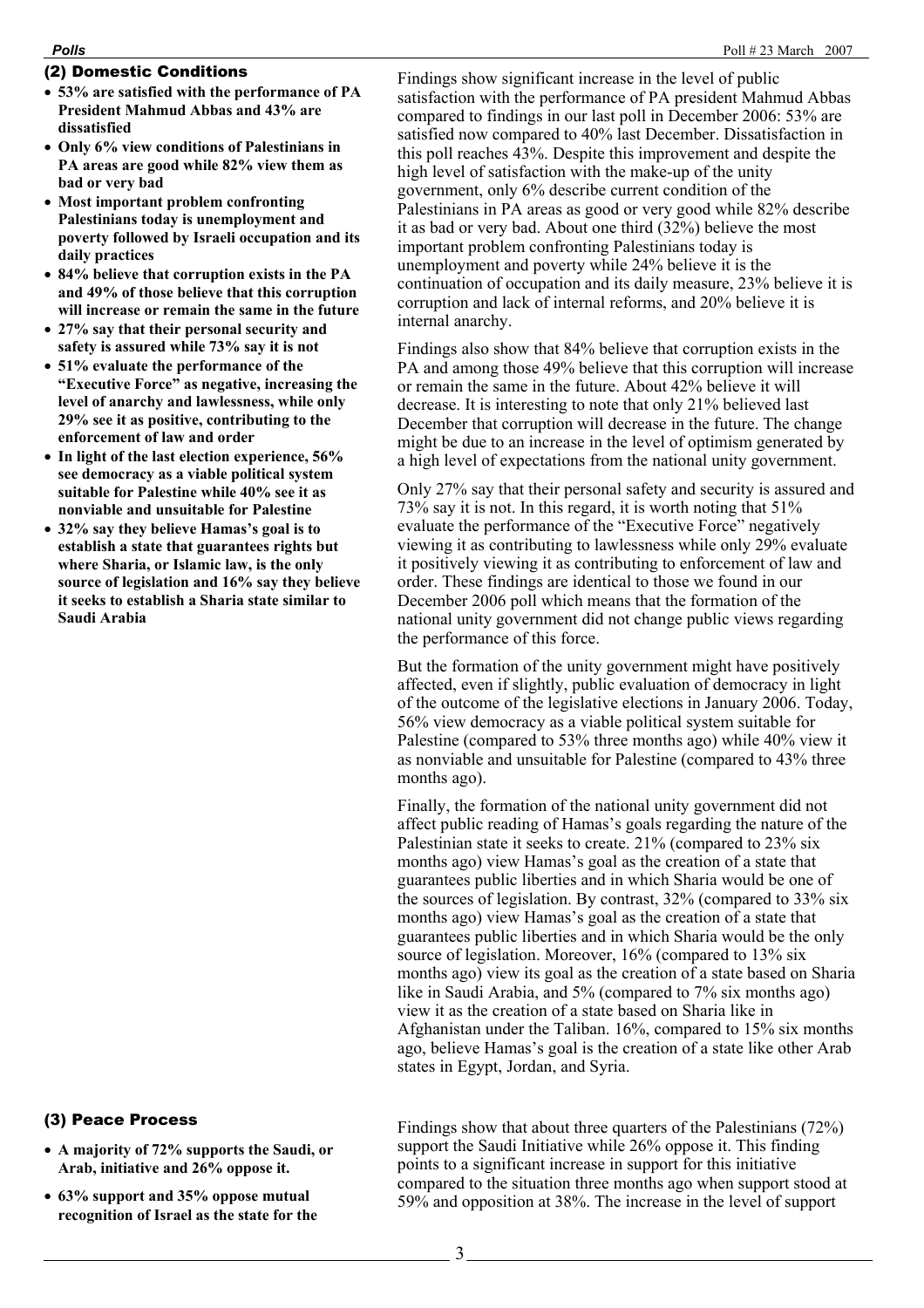### *Polls*Poll # 23 March 2007

**Jewish people and Palestine as the state for the Palestinian people after the establishment of a Palestinian state and the resolution of all issues of conflict.** 

- **A majority of 54% supports and 43% oppose a permanent settlement in which Israel withdraws from all occupied territories with the exception of settlement areas in less than 3% of the West Bank which would be subject to territorial exchange**
- **43% support and 55% oppose a permanent settlement in which East Jerusalem would become the capital of the Palestinian state and Israel annexes Jewish neighborhoods and the Wailing Wall.**
- **43% support and 54% oppose a permanent settlement in which the refugee problem is resolved based on UN resolution 194 but with restrictions on refugee return to Israel which would be subject to an Israeli decision.**
- **A majority of 71% support and 27% oppose the conduct of negotiations with Israel that would aim at establishing a Palestinian state in the Gaza Strip and about 80% to 90% of the West Bank to be followed by negotiations between the Palestinian state and Israel on a permanent settlement.**
- **A majority of 85% supports the current ceasefire in the Gaza Strip. Similarly, 84% support the extension of the current ceasefire to include the West Bank.**
- **47% believe that Hamas's goal is to reach a long term Hudna or truce with Israel, 24% believe its goal is to insure the continuation of the conflict and 22% believe its aim is to seek permanent peace with Israel.**

might have the result of increased Arab and international interest in the initiative and in light of the plan by the Arab Summit in Riyadh to reaffirm Arab commitment to it. Moreover, the Mecca Agreement, the formation of the unity government, and the public expectation that Hamas will show more moderation regarding Israel might have played a role in increasing public support for the initiative. Support for the initiative increases among supporters of Fateh (82%) compared to supporters of Hamas (63%), among non refugees (76%) compared to refugees (66%), among illiterates (81%) compared to holders of BA degree (70%), among retired persons (87%) compared to students (69%), and among those most willing to buy a lottery ticket (86%) compared to the most unwilling (61%).

Findings show that a majority of 63% supports and 35% oppose a mutual recognition in which Palestinians recognize Israel as the state for the Jewish people and Israel recognizes Palestine as the state for the Palestinian people after the establishment of a Palestinian state and the resolution of all issues of conflict. Support for this mutual recognition stood at 58% and opposition at 40% in our poll last December.

Findings show a majority of 54% supports and 43% oppose a permanent territorial solution in which Israel withdraws from all occupied territories with the exception of settlement areas not exceeding 3% of the size of the West Bank which would be exchanged with an equal territory from Israel. Support for this settlement stood at 61% three months ago. With regard to a permanent settlement in Jerusalem -- in which East Jerusalem would become the capital of the Palestinian state but in which Israel would annex Jewish neighborhoods and the Wailing Wall – 43% would support and 55% would oppose the proposed solution. Three months ago, support for this solution stood at 39%. Similarly, 43% would support and 54% would oppose a refugee permanent settlement based on UN resolution 194 but in which actual return to Israel would be restricted and be subject to an Israeli decision. Three months ago, support for this solution stood at 41% and opposition at 54%.

The poll found a high level of support (71%) for entering negotiations whose objective would be the creation of a Palestinian state in all Gaza and about 80% to 90% of the West Bank to be followed by negotiations on permanent issues to be conducted by the state of Palestine and the state of Israel. 27% opposed entering such negotiations. It is worth mentioning that three months ago we found that 58% would support a Palestinian-Israeli agreement that would lead to the creation of a Palestinian state in all Gaza and 80% to 90% of the West Bank to be followed by permanent status negotiations on borders, refugees, and holy places.

As in our last poll three months ago, an overwhelming majority (85%) supports the current ceasefire in the Gaza Strip and a similar percentage (84%) supports extending it to include the West Bank.

Findings show that only 22% consider Hamas's objective to be the arrival at a permanent settlement with Israel while 47% believe that Hamas aims at reaching a long term Hudna or armistice. About one quarter (24%) believe that Hamas wants to insure the continuation of the conflict with no settlement at all.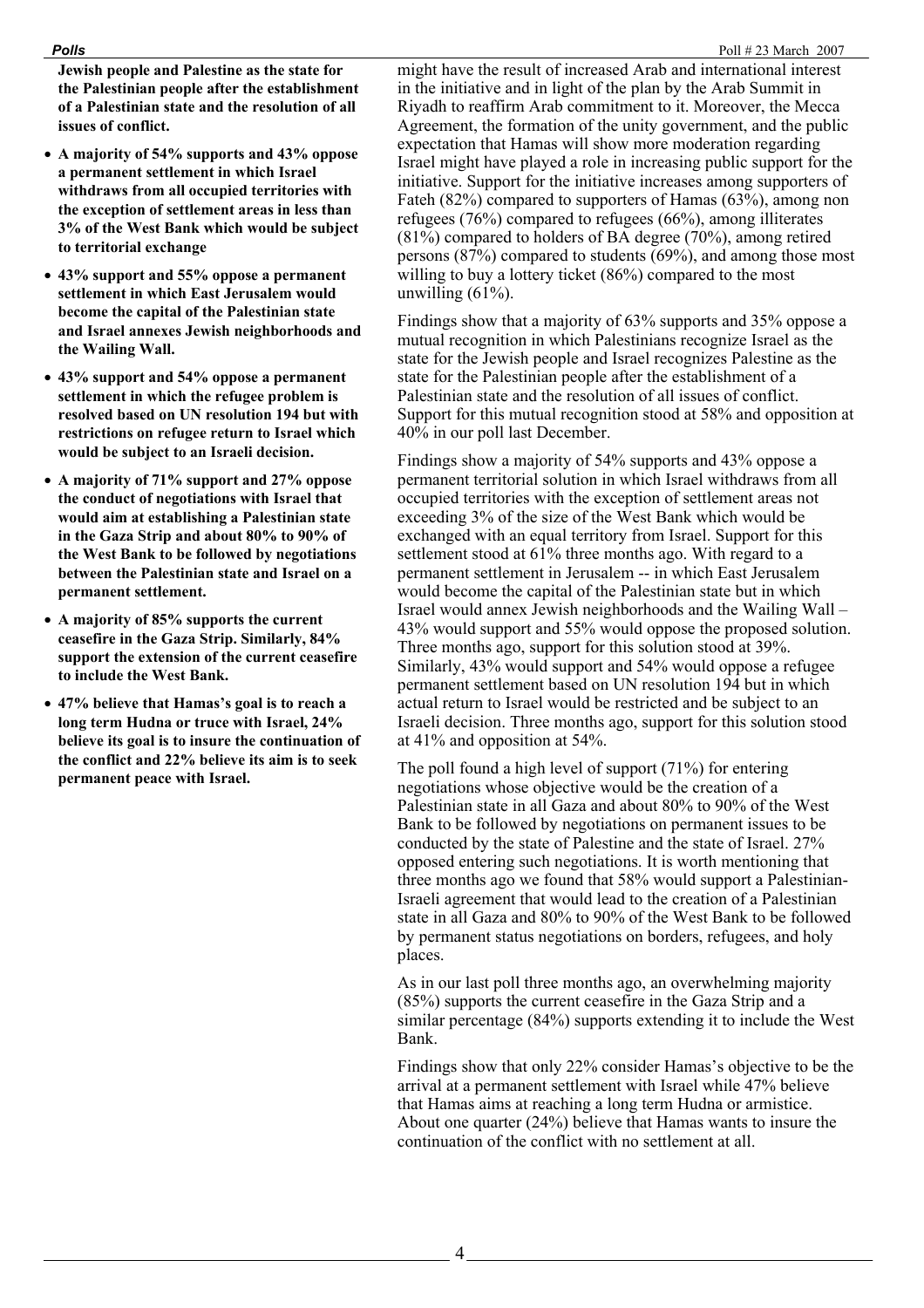## (4) Domestic Balance of Power

- **If new legislative elections are held today, 37% would vote for Hamas, 43% for Fateh, 11% for other lists, and 8% remain undecided. These results are almost identical to those obtained in our last poll conducted three months ago in December 2006.**
- **If new presidential elections are held today and the only two candidates were PA President Mahmud Abbas and PA Prime Minister Isma'il Haniyeh, 47% would vote for Abbas and 46% for Haniyeh. These results are almost identical with those obtained in our last poll three months ago. But if the only two candidates were Marwan Barghouti and Isma'il Haniyeh, Barghouti would receive 52% and Haniyeh 43%.**

## (5) Sunni-Shii Strife in Iraq

- **59% agree and 39% disagree that part of the conflict in Iraq is a sectarian strife between Sunnis and Shiis**
- **Majorities ranging between 50% to 69% believe that Jordan, Egypt, Saudi Arabia, and the Palestinian Authority take the side of the Sunni Iraqis in their conflict with Shii Iraqis**
- **On the other hand, 79% believe Iran takes the side of the Shiis and 74% believe Hezbollah too takes the sides of the Shiis in Iraq.**
- **69% believe Fateh stands with the Sunnis and 76% believe that Hamas too stands with the Sunnis.**
- **75% of the respondents say they stand with the Sunnis of Iraq in their conflict with the Shiis**

Findings show that the formation of the unity government did not affect the popularity of the various factions. If elections are held today, Hamas would receive 37% of the vote (compared to 36% last December), Fateh 43% (compared to 42% last December), all other factions 11% (compared to 12% last December), and 8% remain undecided (compared to 10% last December). It is worth noting however that the popularity of Hamas has finally stabilized after continued but slight decline since June 2006.

If new presidential elections are to be held today with only two candidates, PA president Mahmud Abbas and PA Prime Minister Isma'il Haniyeh, competing, the two would receive almost identical percentages of the vote: 47% for Abbas and 46% for Haniyeh. These are almost identical to the results we obtained last December. If the competition was between Marwan Barghouti and Isma'il Haniyeh, Barghouti would win with 52% of the vote against 43% for Haniyeh. In our December 2006 poll, we measured the popularity of Marwan Barghouti against that of Khalid Mish'al: Barghouti received 57% of the vote to Mish'al's 36%.

Findings show that a majority of Palestinians (59%) believes that part of the armed conflict in Iraq is a sectarian conflict between Sunnis and Shiis while 39% disagree with that. A majority (ranging between 50% and 69%) of those who do believe that a sectarian conflict exists in Iraq believes that the Palestinian Authority and Egypt, Jordan, and Saudi Arabia stand on the side of the Sunnis in their conflict with the Shiis. By contrast, 79% believe Iran stands on the side of the Shiis. When asked about Syria, about one third (34%) said it stood on the side of the Sunnis and 31% said it stood on the side of the Shiis.

When asked about the position of Hezbollah, Hamas, and Fateh, findings show that about three quarters believe that Hezbollah stands on the side of the Shiis, but 69% said Fateh stands on the side of the Sunnis and 67% said Hamas too stands on the side of the Sunnis. It is worth mentioning that while only 3% said Fateh stands on the side of the Shiis, 13% said Hamas stands on the side of the Shiis.

Three quarters of those who believe that a sectarian conflict exists in Iraq say they stand with the Sunnis, less that 1% say they stand with the Shiis, 18% say they stand with neither side, and 4% say they stand with both sides. Percentage of those who stand with the Sunnis increases in the Gaza Strip (87%) compared to the West Bank (67%), among those living in refugee camps (84%) compared to those living in villages and towns (71%), and among men (79%) compared to women (71%). But supporters of Fateh and Hamas say equally that they stand with the Sunnis (82% and 80% respectively).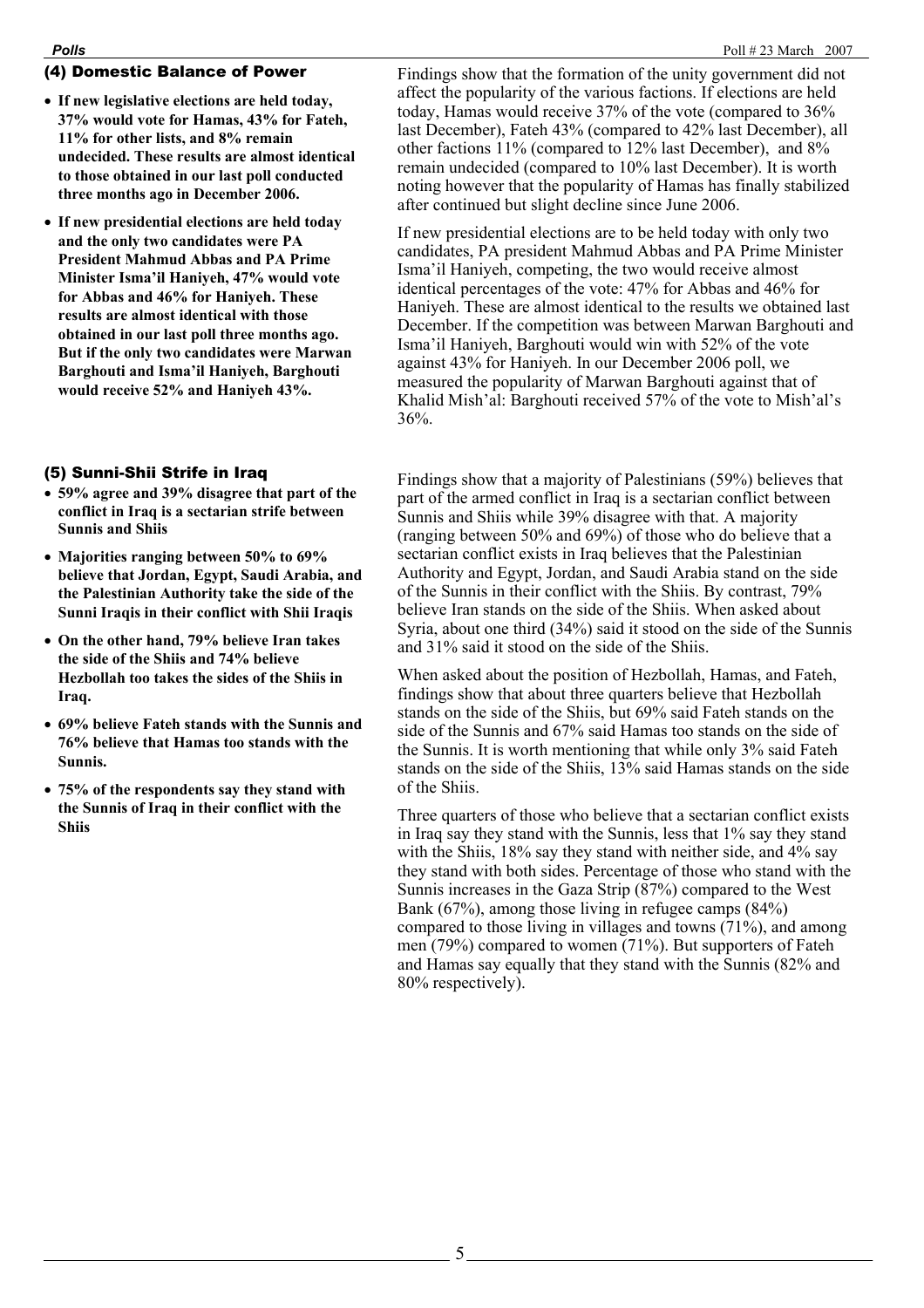# **Results of Poll # (23)**

22-24 March 2007

|      |                                                                                   | <b>Total</b> | <b>West Bank</b> | <b>Gaza Strip</b> |
|------|-----------------------------------------------------------------------------------|--------------|------------------|-------------------|
| 00)  | From among the following satellite news stations, which one you watched most      |              |                  |                   |
|      | during the last two months?                                                       |              |                  |                   |
|      | 1) Al Arabia                                                                      | 5.4          | 4.3              | 7.2               |
|      | 2) Al Jazeera                                                                     | 74.5         | 78.8             | 67.1              |
|      | 3) Al Hurra                                                                       | 0.2          | 0.1              | 0.2               |
|      | 4) Al Manar                                                                       | 2.2          | 2.9              | 0.9               |
|      | 5) Palestine TV                                                                   | 6.1          | 4.3              | 9.4               |
|      | 6) Do not watch TV                                                                | 4.9          | 3.9              | 6.8               |
|      | 7) Others                                                                         | 2.6          | 2.0              | 3.6               |
|      |                                                                                   |              |                  |                   |
|      | 8) Do not have a dish                                                             | 4.0          | 3.5              | 4.8               |
|      | 9) know Opinion/don't know                                                        | 0.1          | 0.2              | 0.0               |
| 0a)  | And which one you watched second?                                                 |              |                  |                   |
|      | 1) Al Arabia                                                                      | 35.9         | 35.1             | 37.2              |
|      | 2) Al Jazeera                                                                     | 12.5         | 12.5             | 12.3              |
|      | 3) Al Hurra                                                                       | 1.4          | 1.1              | 2.0               |
|      | 4) Al Manar                                                                       | 13.8         | 18.2             | 6.2               |
|      | 5) Palestine TV                                                                   | 17.5         | 15.9             | 20.1              |
|      | 6) Do not watch TV                                                                | 5.2          | 4.4              | 6.6               |
|      | 7) Others                                                                         | 8.0          | 8.3              | 7.5               |
|      | 8) Do not have a dish                                                             |              |                  |                   |
|      |                                                                                   | 4.2          | 3.2              | 5.9               |
|      | 9) know Opinion/don't know                                                        | 1.6          | 1.2              | 2.2               |
| 01)  | Are you satisfied or not satisfied with the performance of Mahmud Abbas since his |              |                  |                   |
|      | election as president of the PA?                                                  |              |                  |                   |
|      | 1) Very satisfied                                                                 | 6.6          | 5.6              | 8.4               |
|      | 2) Satisfied                                                                      | 46.8         | 42.0             | 55.1              |
|      | 3) Not satisfied                                                                  | 31.6         | 35.6             | 24.7              |
|      | 4) not satisfied at all                                                           | 11.0         | 11.6             | 9.9               |
|      | 5) $DK/NA$                                                                        | 4.0          | 5.2              | 1.9               |
|      |                                                                                   |              |                  |                   |
| 02)  | If new presidential elections are to take place today, and Mahmud Abbas was       |              |                  |                   |
|      | nominated by Fateh and Ismail Haniyeh was nominated by Hamas, whom would          |              |                  |                   |
|      | you vote for?                                                                     |              |                  |                   |
|      | 1) Mahmoud Abbas                                                                  | 46.7         | 47.0             | 46.2              |
|      | 2) Ismael Haneyyeh                                                                | 45.6         | 45.9             | 45.3              |
|      | 3 DK/NA                                                                           | 7.7          | 7.1              | 8.5               |
|      |                                                                                   |              |                  |                   |
| (03) | And if the competition was between Marwan Barghouti representing Fateh and        |              |                  |                   |
|      | Ismail Haneyyeh representing Hams, whom would you vote for?                       |              |                  |                   |
|      | 1) Marwan Barghouti                                                               | 51.5         | 55.0             | 46.5              |
|      | 2) Ismail Haneyyeh                                                                | 43.4         | 40.4             | 47.9              |
|      | 3) No Opinion/Don't know                                                          | 5.1          | 4.7              | 5.6               |
|      |                                                                                   |              |                  |                   |
| (05) | If new elections are held today and the same lists that took part in the last PLC |              |                  |                   |
|      | elections were nominated, for whom would you vote?                                |              |                  |                   |
|      | 1) alternative                                                                    | 1.1          | 1.4              | 0.6               |
|      | 2) independent Palestine                                                          | 4.2          | 5.4              | 2.3               |
|      | 3) Abu Ali Mustafa                                                                | 4.2          | 5.4              | 2.4               |
|      | 4) Abu al Abbas                                                                   | 0.5          | 0.6              | 0.3               |
|      | 5) freedom and social justice                                                     | 0.3          | 0.1              | 0.6               |
|      | 6) change and reform                                                              | 37.1         | 34.9             | 40.4              |
|      |                                                                                   |              |                  |                   |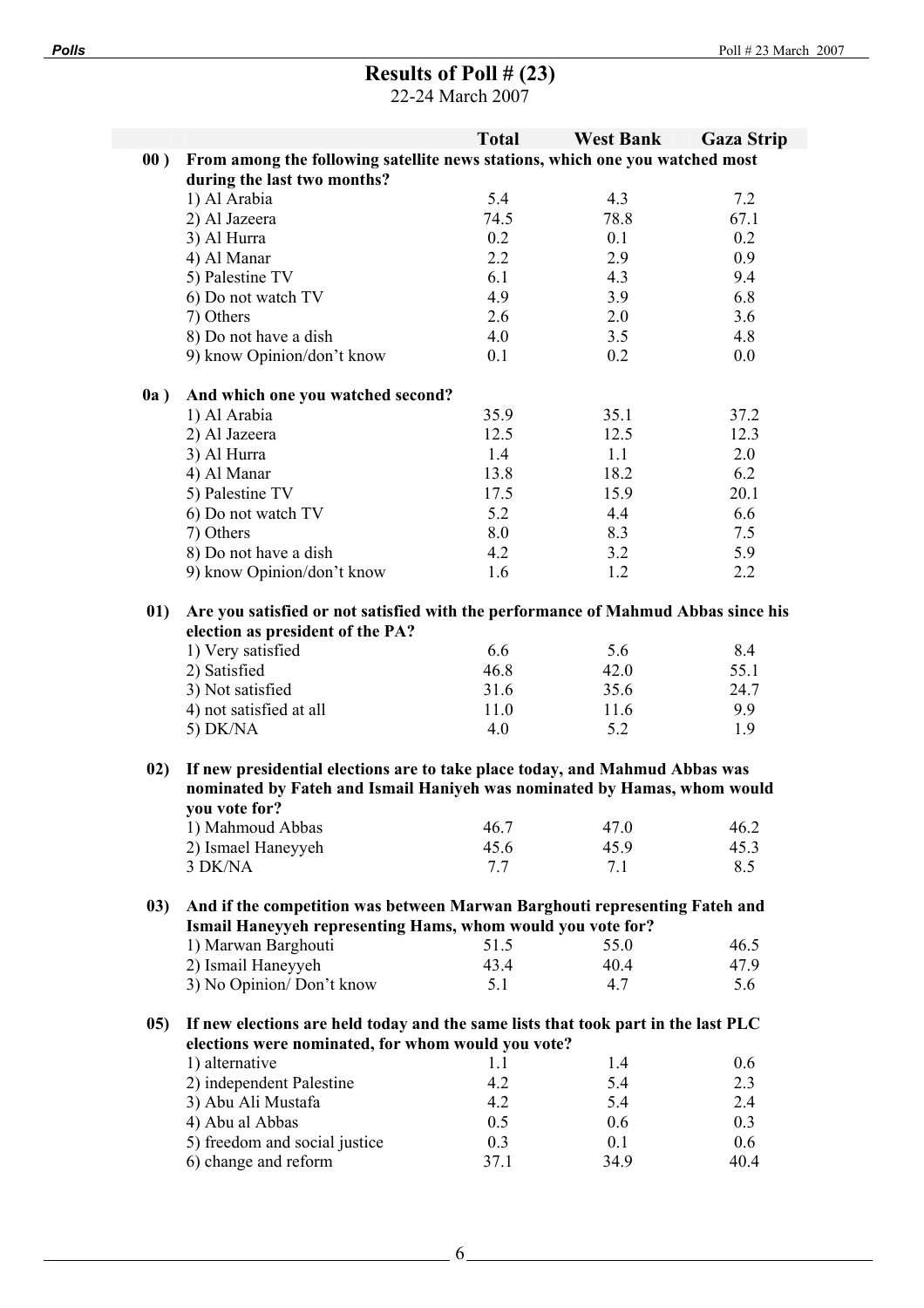|            |                                                                                                                                                                      | <b>Total</b> | <b>West Bank</b> | <b>Gaza Strip</b> |
|------------|----------------------------------------------------------------------------------------------------------------------------------------------------------------------|--------------|------------------|-------------------|
|            | 7) third way                                                                                                                                                         | 0.9          | 1.5              |                   |
|            | 8) freedom and independence                                                                                                                                          | 0.2          | 0.2              | 0.2               |
|            | 9) Palestinian justice                                                                                                                                               | 0.2          | 0.2              | 0.3               |
|            | 10) Fateh                                                                                                                                                            | 42.9         | 41.0             | 45.8              |
|            | 11) none of the above/ DK/NA/ Do                                                                                                                                     |              |                  |                   |
|            | not remember                                                                                                                                                         | 8.4          | 9.3              | 7.1               |
| 06)        | In general, how would you describe conditions of the Palestinians in the Palestinian<br>areas these days?                                                            |              |                  |                   |
|            | 1) Very good                                                                                                                                                         | 0.5          | 0.4              | 0.8               |
|            | $2)$ Good                                                                                                                                                            | 5.9          | 6.7              | 4.5               |
|            | 3) So so                                                                                                                                                             | 12.0         | 12.9             | 10.3              |
|            | $4)$ Bad                                                                                                                                                             | 35.9         | 36.2             | 35.4              |
|            | 5) Very bad                                                                                                                                                          | 45.7         | 43.8             | 49.0              |
|            | 6) DK/NA                                                                                                                                                             | 0.1          | 0.1              | 0.0               |
|            |                                                                                                                                                                      |              |                  |                   |
| 07)        | Generally, do you see yourself as:                                                                                                                                   |              |                  |                   |
|            | 1) Religious                                                                                                                                                         | 42.9         | 37.1             | 52.9              |
|            | 2) somewhat religious                                                                                                                                                | 53.4         | 57.4             | 46.5              |
|            | 3) not religious                                                                                                                                                     | 3.6          | 5.3              | 0.6               |
|            | 4) DK/NA                                                                                                                                                             | 0.1          | 0.1              | 0.0               |
| 08)        | Generally, do you see yourself                                                                                                                                       |              |                  |                   |
|            | as:                                                                                                                                                                  |              |                  |                   |
|            | 1) supportive of the peace process                                                                                                                                   | 67.8         | 64.6             | 73.3              |
|            | 2) opposed to the peace process                                                                                                                                      | 15.0         | 15.3             | 14.4              |
|            | 3) between support and opposition                                                                                                                                    | 15.8         | 18.4             | 11.1              |
|            | 4) DK/NA                                                                                                                                                             | 1.5          | 1.7              | 1.1               |
| 09)        | The following is a list of problems confronting the Palestinians today; tell us which                                                                                |              |                  |                   |
|            | one is the most important problem?                                                                                                                                   |              |                  |                   |
|            | 1) spread of unemployment and                                                                                                                                        |              |                  |                   |
|            | poverty                                                                                                                                                              | 32.2         | 33.5             | 30.0              |
|            | 2) continuation of occupation and                                                                                                                                    |              |                  |                   |
|            | its daily practices                                                                                                                                                  | 24.1         | 27.4             | 18.3              |
|            | 3) internal anarchy                                                                                                                                                  | 20.4         | 13.3             | 32.8              |
|            | 4) spread of corruption and lack of<br>internal                                                                                                                      |              |                  |                   |
|            | reforms                                                                                                                                                              | 22.7         | 25.2             | 18.2              |
|            |                                                                                                                                                                      | 0.3          | 0.1              | 0.8               |
|            | 6) No Opinion /Don't know                                                                                                                                            | 0.4          | 0.6              |                   |
|            |                                                                                                                                                                      |              |                  |                   |
|            |                                                                                                                                                                      |              |                  |                   |
| <b>10)</b> | Based on what you have heard or seen regarding the performance of the Executive<br>Force, which is under the command of the interior minister and is deployed in the |              |                  |                   |

| 28.8 | 197  | 44.9 |
|------|------|------|
|      |      |      |
| 51 1 | 53.5 | 469  |
| 20.1 | 26.8 | 82   |
|      |      |      |

7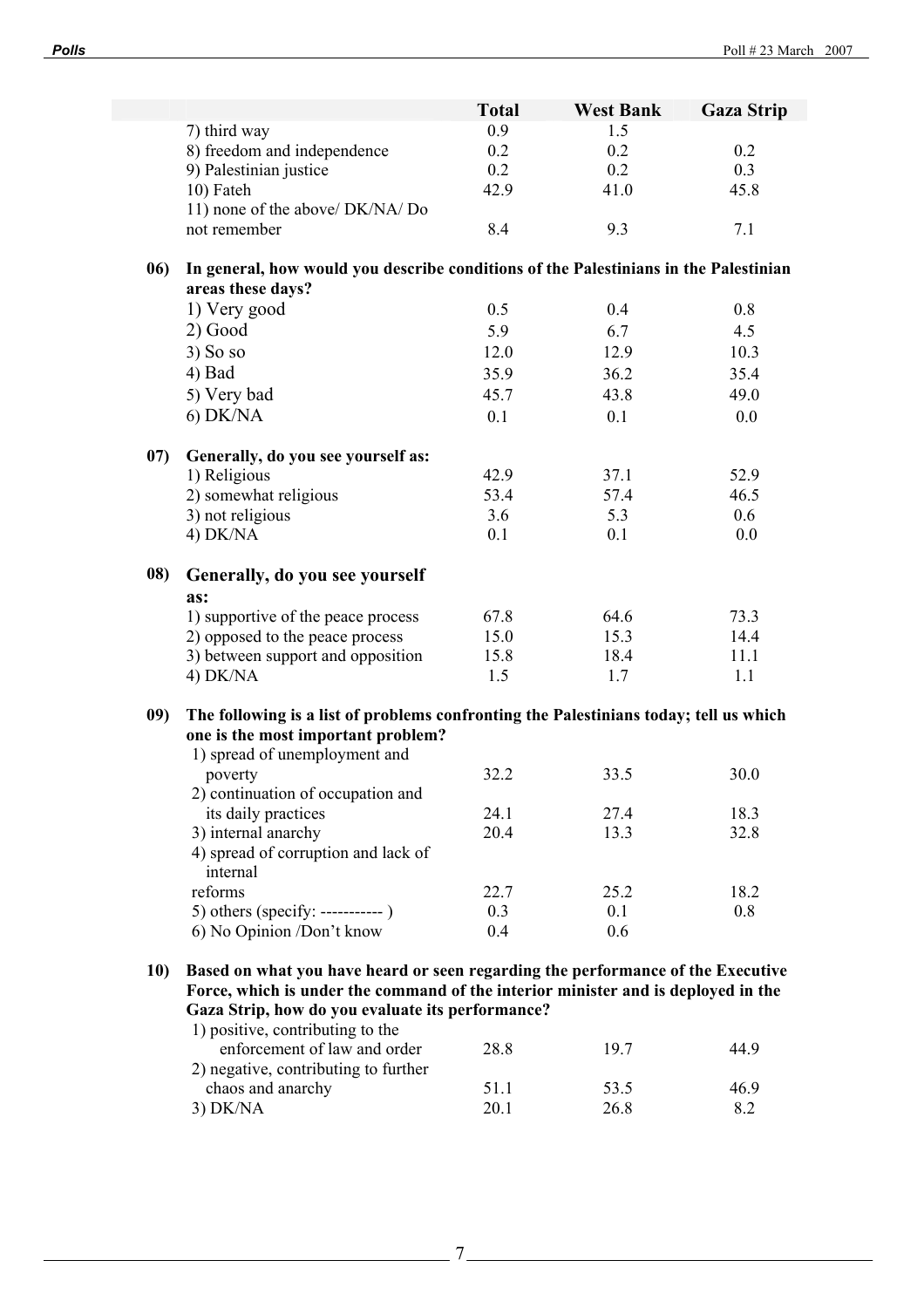| <b>Polls</b> |                                                                                                                |              |                  | Poll #23 March 2007 |
|--------------|----------------------------------------------------------------------------------------------------------------|--------------|------------------|---------------------|
|              |                                                                                                                | <b>Total</b> | <b>West Bank</b> | <b>Gaza Strip</b>   |
| 11)          | The previous Hamas government could not improve Palestinian economic and                                       |              |                  |                     |
|              | security conditions and could not prevent internal infighting. In your view, who was                           |              |                  |                     |
|              | responsible first and foremost for this outcome? Was it Hamas or other Palestinian                             |              |                  |                     |
|              | or international parties?                                                                                      |              |                  |                     |
|              | 1) Hamas                                                                                                       | 13.0         | 12.7             | 13.4                |
|              | 2) Other Palestinian parties such as                                                                           |              |                  |                     |
|              | Fateh                                                                                                          | 12.5         | 13.4             | 11.0                |
|              | 3) International actors such as the                                                                            |              |                  |                     |
|              | <b>US</b>                                                                                                      | 25.3         | 24.1             | 27.3                |
|              | 4) Israel                                                                                                      | 36.9         | 35.9             | 38.7                |
|              | 5) others                                                                                                      | 7.9          | 8.8              | 6.3                 |
|              | $6)$ DK/NA                                                                                                     | 4.4          | 5.1              | 3.3                 |
|              |                                                                                                                |              |                  |                     |
| 12)          | Do you think that there is corruption in PA institutions?                                                      |              |                  |                     |
|              | $1)$ Yes                                                                                                       | 84.0         | 86.2             | 80.3                |
|              |                                                                                                                | 8.1          | 6.1              | 11.7                |
|              | 2) No $(go \text{ to } Q14)$                                                                                   |              |                  |                     |
|              | $3)$ DK/NA                                                                                                     | 7.8          | 7.8              | 8.0                 |
|              |                                                                                                                |              |                  |                     |
| 13)          | If yes, will this corruption in PA institutions increase, decrease or remain as it is in                       |              |                  |                     |
|              | the future?                                                                                                    |              |                  |                     |
|              | 1) Will increase                                                                                               | 37.2         | 39.3             | 33.1                |
|              | 2) Will remain as it is                                                                                        | 11.7         | 11.4             | 12.2                |
|              | 3) will decrease                                                                                               | 42.2         | 39.3             | 47.8                |
|              | 4) DK/NA                                                                                                       | 8.9          | 10.0             | 6.9                 |
| 14)          | Would you say that these days your security and safety, and that of your family, is<br>assured or not assured? |              |                  |                     |
|              |                                                                                                                | 2.1          | 2.2              | 1.8                 |
|              | 1) Completely assured                                                                                          | 25.2         |                  |                     |
|              | 2) Assured                                                                                                     |              | 24.7             | 25.9                |
|              | 3) Not assured                                                                                                 | 52.6         | 53.1             | 51.8                |
|              | 4) Not assured at all                                                                                          | 20.0         | 19.8             | 20.2                |
|              | 5) DK/NA                                                                                                       | 0.2          | 0.1              | 0.3                 |
| 15)          | After the electoral experience that took place early this year, what is your                                   |              |                  |                     |
|              | evaluation of democracy in Palestine? Specifically, do you see in this democracy a                             |              |                  |                     |
|              | successful system that is suited for Palestine or do you see in it a failed system that                        |              |                  |                     |
|              | can not be implemented in Palestine?                                                                           |              |                  |                     |
|              | 1) successful, suitable to Palestine                                                                           |              |                  |                     |
|              | $(go \text{ to } Q17)$                                                                                         | 55.8         | 52.5             | 61.5                |
|              | 2) failed, unsuitable for Palestine                                                                            | 40.2         | 41.5             | 37.9                |
|              | $3)$ DK/NA                                                                                                     | 4.0          | 5.9              | 0.6                 |
|              |                                                                                                                |              |                  |                     |
| 16)          | If you see it as a failed system, what alternative system you think would be suitable<br>for Palestine?        |              |                  |                     |
|              | 1) one party system, whereby one<br>party would fully control the                                              |              |                  |                     |
|              | government and parliament                                                                                      | 17.5         | 15.4             | 21.7                |
|              | 2) a system with a strong leader                                                                               |              |                  |                     |
|              | who is not accountable to a                                                                                    |              |                  |                     |
|              | parliament                                                                                                     | 24.3         | 24.3             | 24.3                |
|              | 3) a religious system where only                                                                               |              |                  |                     |
|              | men of religion are able to                                                                                    |              |                  |                     |
|              | govern                                                                                                         | 34.9         | 32.6             | 39.8                |
|              | 4) none of the above, I prefer -------                                                                         |              |                  |                     |
|              |                                                                                                                | 10.4         | 13.4             | 4.1                 |
|              | 5) $DK/NA$                                                                                                     | 12.9         | 14.3             | 10.1                |
|              |                                                                                                                |              |                  |                     |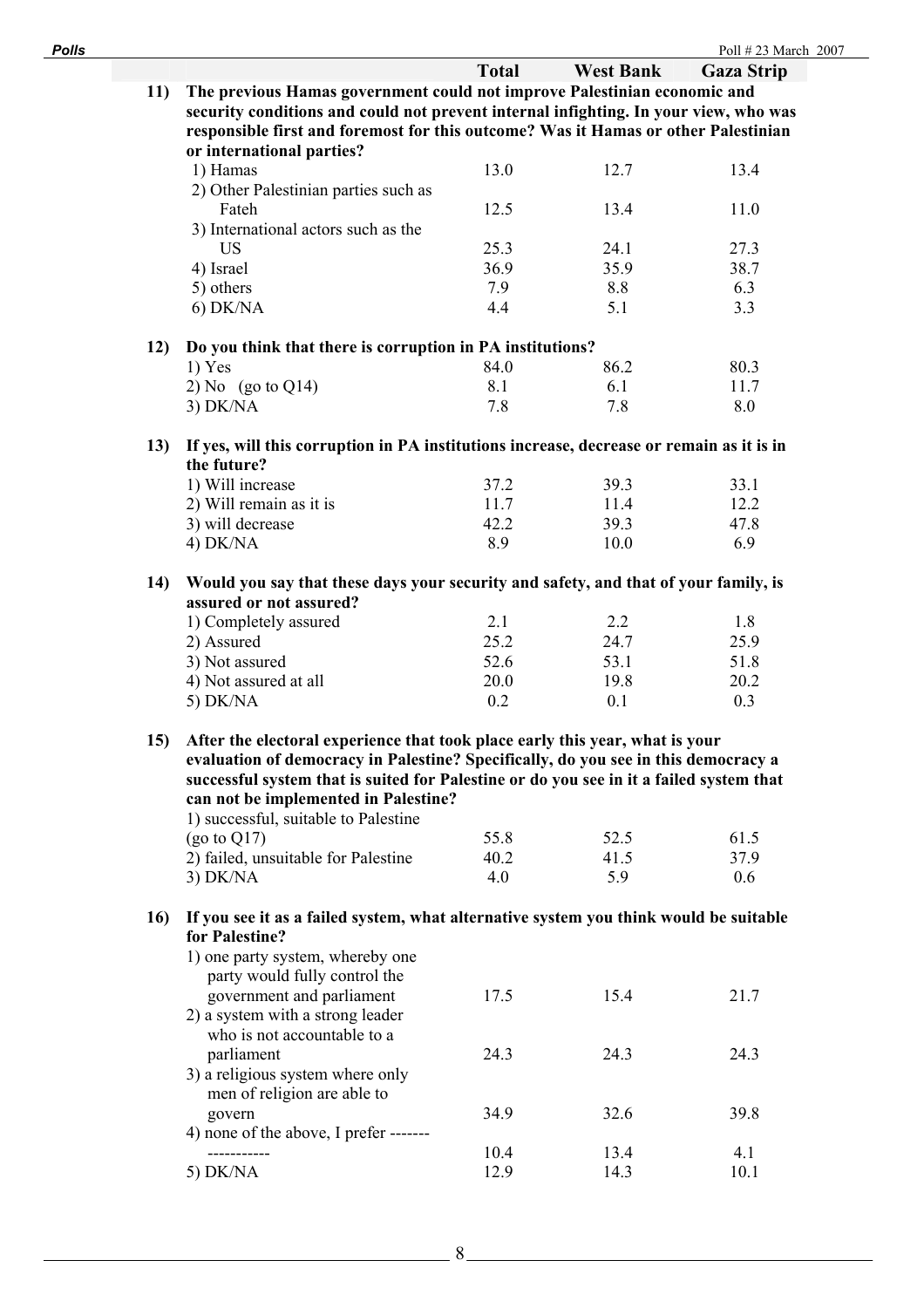|     |                                                                                 | <b>Total</b> | <b>West Bank</b> | <b>Gaza Strip</b> |
|-----|---------------------------------------------------------------------------------|--------------|------------------|-------------------|
| 17) | Do you support or oppose the current cease fire agreement in Gaza between the   |              |                  |                   |
|     | Palestinians and the Israelis?                                                  |              |                  |                   |
|     | 1) Definitely support                                                           | 26.0         | 26.1             | 25.9              |
|     | 2) Support                                                                      | 58.6         | 57.5             | 60.4              |
|     | 3) Oppose                                                                       | 11.2         | 11.6             | 10.4              |
|     | 4) Definitely oppose                                                            | 2.9          | 2.9              | 2.9               |
|     | 5) DK/NA                                                                        | 1.3          | 1.9              | 0.4               |
|     |                                                                                 |              |                  |                   |
| 18) | Do you support or oppose expanding the agreement to include the West Bank also? |              |                  |                   |
|     | 1) Definitely support                                                           | 25.8         | 26.7             | 24.2              |
|     | 2) Support                                                                      | 58.3         | 57.5             | 59.7              |
|     | 3) Oppose                                                                       | 11.7         | 11.7             | 11.7              |
|     | 4) Definitely oppose                                                            | 2.7          | 2.0              | 4.1               |
|     | 5) DK/NA                                                                        | 1.5          | 2.2              | 0.4               |
|     |                                                                                 |              |                  |                   |
| 19) | In your view, is it possible or impossible these days to reach a compromise     |              |                  |                   |
|     | permanent status agreement with the Olmert government in negotiations conducted |              |                  |                   |
|     | by Abu Mazin?                                                                   |              |                  |                   |
|     | 1) Certainly possible                                                           | 2.1          | 2.2              | 1.8               |
|     | 2) Possible                                                                     | 39.8         | 37.7             | 43.5              |
|     | 3) Impossible                                                                   | 39.5         | 39.4             | 39.6              |
|     | 4) Certainly impossible                                                         | 14.8<br>3.8  | 16.4<br>4.3      | 12.2<br>2.9       |
|     | 5) DK/NA                                                                        |              |                  |                   |
| 20) | Do you believe that armed confrontations so far has helped achieved Palestinian |              |                  |                   |
|     | national and political rights in ways that negotiations could not achieve?      |              |                  |                   |
|     | 1) Definitely yes                                                               | 12.2         | 8.2              | 19.3              |
|     | $2)$ Yes                                                                        | 35.9         | 34.2             | 38.8              |
|     | 3) No                                                                           | 42.1         | 45.4             | 36.2              |
|     | 4) Definitely no                                                                | 6.5          | 8.3              | 3.3               |
|     | 5 DK/NA                                                                         | 3.3          | 3.9              | 2.4               |
|     |                                                                                 |              |                  |                   |
| 21) | With regard to relations with Israel, what do you think the goal of Hamas is?   |              |                  |                   |
|     | 1) reach a permanent peace<br>with Israel after the                             |              |                  |                   |
|     | establishment of a                                                              |              |                  |                   |
|     | Palestinian state in the West                                                   | 22.0         | 24.1             | 18.3              |
|     | Bank and the Gaza Strip                                                         |              |                  |                   |
|     | with East Jerusalem as its                                                      |              |                  |                   |
|     | capital                                                                         |              |                  |                   |
|     | 2) reach a long term Hudna                                                      |              |                  |                   |
|     | (truce) after the                                                               |              |                  |                   |
|     | establishment of a                                                              |              |                  |                   |
|     | Palestinian state in the West                                                   | 46.8         | 44.1             | 51.7              |
|     | Bank and the Gaza Strip                                                         |              |                  |                   |
|     | with East Jerusalem as its                                                      |              |                  |                   |
|     | capital                                                                         |              |                  |                   |
|     | 3) the continuation of conflict                                                 |              |                  |                   |
|     | and armed confrontations                                                        | 24.3         | 23.8             | 25.1              |
|     | with Israel<br>$4)$ DK/NA                                                       | 6.9          | 8.1              | 4.9               |
|     |                                                                                 |              |                  |                   |

 $9<sub>-</sub>$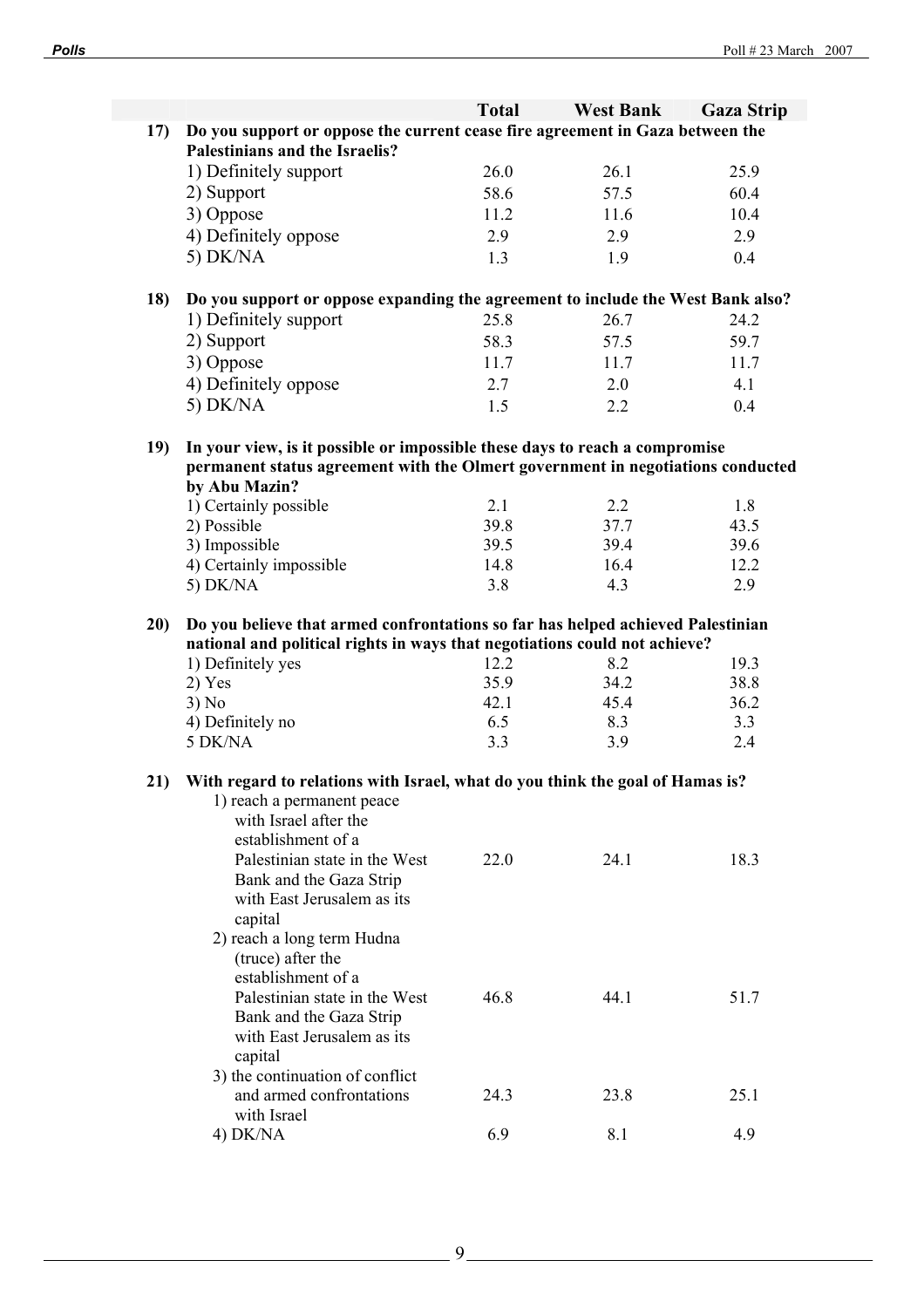| <b>Polls</b> |     |                                                                                 |              |                  | Poll #23 March 2007 |
|--------------|-----|---------------------------------------------------------------------------------|--------------|------------------|---------------------|
|              |     |                                                                                 | <b>Total</b> | <b>West Bank</b> | <b>Gaza Strip</b>   |
|              | 22) | And regarding domestic Palestinian affairs, what do you think the goal of Hamas |              |                  |                     |
|              |     | is?                                                                             |              |                  |                     |
|              |     | 1) The establishment of a state that                                            |              |                  |                     |
|              |     | guarantees basic freedoms such as                                               |              |                  |                     |
|              |     | freedom of the press, multiparty                                                |              |                  |                     |
|              |     | system, and periodic elections                                                  |              |                  |                     |
|              |     | whereby Islamic Sharia is one of                                                |              |                  |                     |
|              |     | the sources of legislation                                                      | 20.8         | 21.3             | 19.8                |
|              |     | 2) The establishment of a state                                                 |              |                  |                     |
|              |     | that guarantees basic freedoms                                                  |              |                  |                     |
|              |     | such as freedom of the press,                                                   |              |                  |                     |
|              |     | multiparty system, and                                                          |              |                  |                     |
|              |     | periodic elections whereby                                                      |              |                  |                     |
|              |     | Islamic Sharia is the only                                                      |              |                  |                     |
|              |     | sources of legislation                                                          | 32.3         | 29.7             | 36.8                |
|              |     | 3) The establishment of a state                                                 |              |                  |                     |
|              |     | like other Arab states in Egypt,                                                |              |                  |                     |
|              |     | Jordan and Syria<br>4) The establishment of a state                             | 15.9         | 14.4             | 18.4                |
|              |     | that rules in accordance of                                                     |              |                  |                     |
|              |     | Islamic Sharia just like in                                                     |              |                  |                     |
|              |     | Saudia Arabia                                                                   | 15.9         | 18.6             | 11.2                |
|              |     | 5) The establishment of a state                                                 |              |                  |                     |
|              |     | the rules in accordance of                                                      |              |                  |                     |
|              |     | Sharia just like it was under                                                   |              |                  |                     |
|              |     | the Taliban in Afghanistan                                                      | 5.1          | 5.4              | 4.7                 |
|              |     |                                                                                 | 2.5          | 2.6              | 2.4                 |
|              |     | 7) DK/NA                                                                        | 7.6          | 8.0              | 6.8                 |
|              |     |                                                                                 |              |                  |                     |
|              | 23) | What do you expect to happen now, after the establishment of the Palestinian    |              |                  |                     |
|              |     | national unity government and the meetings between Abu Mazin and Israeli prime  |              |                  |                     |
|              |     | minister Ehud Olmert?                                                           |              |                  |                     |
|              |     | 1) Negotiations will resume soon                                                |              |                  |                     |
|              |     | enough and armed                                                                |              |                  |                     |
|              |     | confrontations will stop                                                        | 19.2         | 16.5             | 23.9                |
|              |     | 2) Negotiations will resume but                                                 |              |                  |                     |
|              |     | some armed attacks will                                                         |              |                  |                     |
|              |     | continue                                                                        | 47.0         | 44.5             | 51.5                |
|              |     | 3) Armed confrontations will not                                                |              |                  |                     |
|              |     | stop and the two sides will not                                                 |              |                  |                     |
|              |     | return to negotiations                                                          | 27.8         | 31.5             | 21.3                |
|              |     | 4) DK/NA                                                                        | 6.0          | 7.6              | 3.2                 |
|              |     |                                                                                 |              |                  |                     |
|              | 24) | In your view, what from among the following should be the top priority of the   |              |                  |                     |
|              |     | national unity government?                                                      |              |                  |                     |
|              |     | 1) Enforce law and order and end                                                |              |                  |                     |
|              |     | anarchy                                                                         | 43.0         | 39.7             | 48.9                |
|              |     | 2) End the financial and political                                              |              |                  |                     |
|              |     | boycott of the PA                                                               | 25.6         | 25.3             | 26.2                |
|              |     | 3) revive the peace process and                                                 |              |                  |                     |
|              |     | negotiations to end occupation                                                  | 13.0         | 14.0             | 11.2                |
|              |     | 4) Embark or political reforms                                                  |              |                  |                     |
|              |     | including fighting corruption                                                   | 16.6         | 19.5             | 11.6                |
|              |     | 5) Others (specify: --------------------                                        | 0.7          |                  |                     |
|              |     | $---)$<br>$6)$ DK/NA                                                            | 1.0          | 0.5<br>1.0       | 1.2<br>1.0          |
|              |     |                                                                                 |              |                  |                     |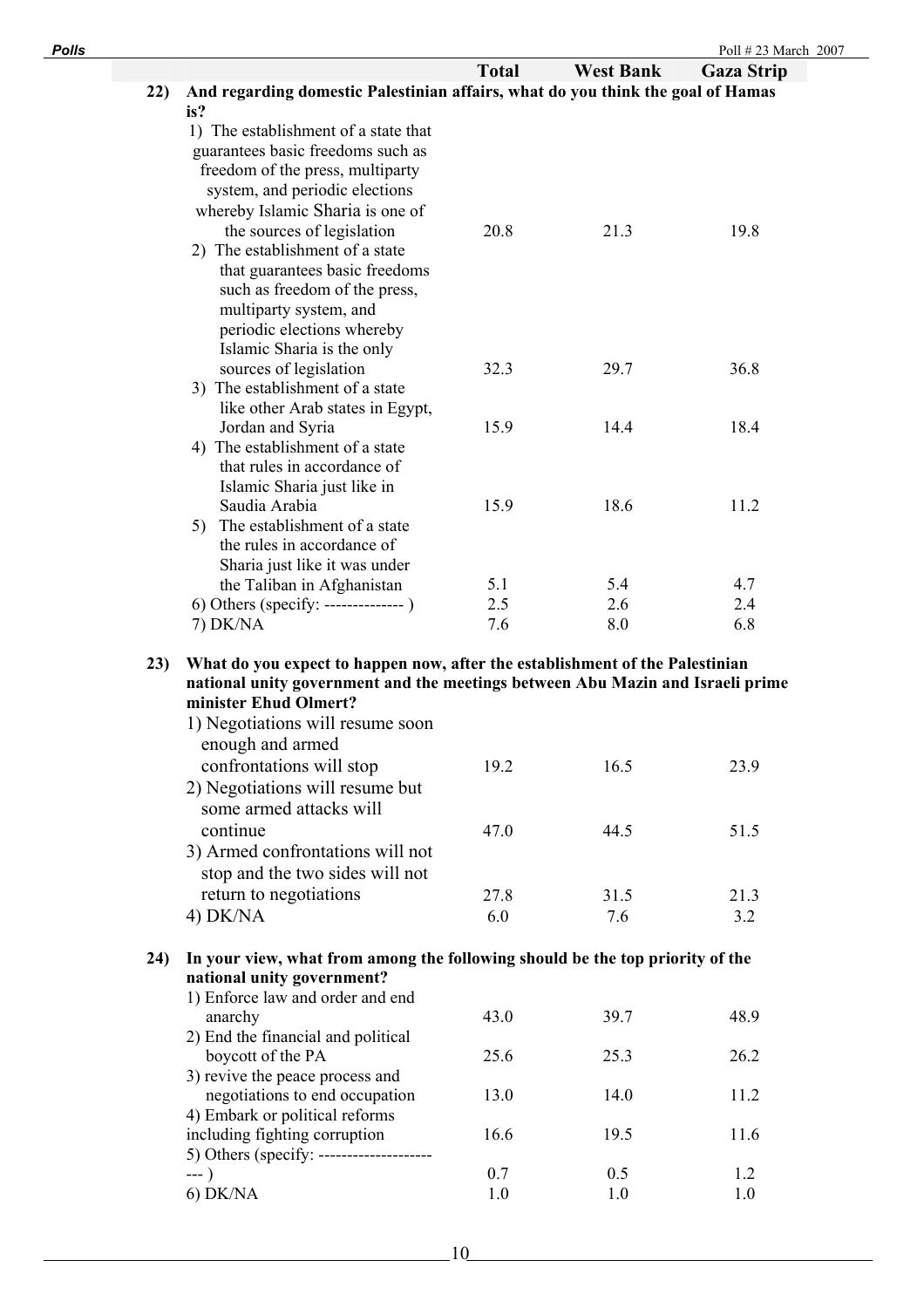| <b>Polls</b> |                                                                                        |              |                  | Poll #23 March 2007 |  |
|--------------|----------------------------------------------------------------------------------------|--------------|------------------|---------------------|--|
|              |                                                                                        | <b>Total</b> | <b>West Bank</b> | <b>Gaza Strip</b>   |  |
|              | How do you read the Mecca Agreement between Fateh and Hamas? For example,<br>25)       |              |                  |                     |  |
|              | do you see in it a Hamas acceptance of Fateh's views regarding international           |              |                  |                     |  |
|              | conditions or do you see in it a Fateh acceptance of the views of Hamas regarding      |              |                  |                     |  |
|              | international conditions?                                                              |              |                  |                     |  |
|              | 1) Hamas acceptance of Fateh's                                                         |              |                  |                     |  |
|              | views                                                                                  | 8.7          | 8.5              | 9.1                 |  |
|              | 2) Fateh acceptance of Hamas                                                           |              |                  |                     |  |
|              | views                                                                                  | 4.2          | 4.5              | 3.8                 |  |
|              | 3) neither this nor that, both                                                         |              |                  |                     |  |
|              | modified their positions a little                                                      | 61.8         | 58.7             | 67.2                |  |
|              | 4) neither this nor that, both sides                                                   |              |                  |                     |  |
|              | did not change their positions                                                         | 19.6         | 21.2             | 16.7                |  |
|              | 5) DK/NA                                                                               | 5.7          | 7.1              | 3.2                 |  |
|              |                                                                                        |              |                  |                     |  |
|              | 26)<br>Now, after the formation of the national unity government, tell us what your    |              |                  |                     |  |
|              | expectations are with regard to the following issues. Tell us if you think things will |              |                  |                     |  |
|              | improve, worsen or stay the same: $[, , , ,]$                                          |              |                  |                     |  |
| $26-1$       | Economic conditions such as poverty and unemployment                                   |              |                  |                     |  |
|              | 1) Will definitely improve                                                             | 2.6          | 2.4              | 2.9                 |  |
|              | 2) Will improve                                                                        | 62.7         | 58.9             | 69.4                |  |
|              | 3) Will stay the same                                                                  | 17.6         | 19.8             | 13.8                |  |
|              | 4) Will worsen                                                                         | 12.2         | 13.3             | 10.2                |  |
|              | 5) Will definitely worsen                                                              | 2.0          | 2.6              | 1.0                 |  |
|              | 6) No Opinion/Don't know                                                               | 2.9          | 3.1              | 2.6                 |  |
| $26 - 2$     | <b>Enforcement of law and order</b>                                                    |              |                  |                     |  |
|              | 1) Will definitely improve                                                             | 3.6          | 3.6              | 3.5                 |  |
|              | 2) Will improve                                                                        | 65.5         | 63.9             | 68.2                |  |
|              | 3) Will stay the same                                                                  | 16.2         | 17.2             | 14.5                |  |
|              | 4) Will worsen                                                                         | 10.8         | 11.0             | 10.4                |  |
|              | 5) Will definitely worsen                                                              | 1.4          | 1.6              | 1.1                 |  |
|              | 6) No Opinion/Don't know                                                               | 2.5          | 2.6              | 2.3                 |  |
| $26 - 3$     | Fighting corruption and carrying out internal reforms                                  |              |                  |                     |  |
|              | 1) Will definitely improve                                                             | 3.2          | 3.1              | 3.5                 |  |
|              | 2) Will improve                                                                        |              |                  |                     |  |
|              |                                                                                        | 62.1         | 59.3             | 66.9                |  |
|              | 3) Will stay the same                                                                  | 21.0         | 21.9             | 19.5                |  |
|              | 4) Will worsen                                                                         | 10.2<br>1.2  | 11.7             | 7.4                 |  |
|              | 5) Will definitely worsen                                                              |              | 1.0              | 1.4                 |  |
|              | 6) No Opinion/Don't know                                                               | 2.4          | 3.0              | 1.3                 |  |
| $26 - 4$     | Status of democracy, particularly with regard to freedom of the press                  |              |                  |                     |  |
|              | 1) Will definitely improve                                                             | 2.4          | 2.4              | 2.4                 |  |
|              | 2) Will improve                                                                        | 56.2         | 52.0             | 63.4                |  |
|              | 3) Will stay the same                                                                  | 24.8         | 26.5             | 22.0                |  |
|              | 4) Will worsen                                                                         | 10.9         | 12.2             | 8.7                 |  |
|              | 5) Will definitely worsen                                                              | 1.1          | 1.2              | 0.7                 |  |
|              | 6) No Opinion/Don't know                                                               | 4.6          | 5.7              | 2.8                 |  |
| $26 - 5$     | Payment of salaries in the public sector                                               |              |                  |                     |  |
|              | 1) Will definitely improve                                                             | 3.2          | 2.9              | 3.8                 |  |
|              | 2) Will improve                                                                        | 67.7         | 65.3             | 71.9                |  |
|              | 3) Will stay the same                                                                  | 15.8         | 17.3             | 13.2                |  |
|              | 4) Will worsen                                                                         | 8.0          | 8.9              | 6.3                 |  |
|              | 5) Will definitely worsen                                                              | 1.0          | 1.0              | 1.1                 |  |
|              | 6) No Opinion/Don't know                                                               | 4.3          | 4.6              | 3.7                 |  |
| $26-6$       | Safety and security for you and your family                                            |              |                  |                     |  |
|              | 1) Will definitely improve                                                             | 3.2          | 3.5              | 2.8                 |  |
|              | 2) Will improve                                                                        | 61.5         | 56.1             | 71.0                |  |
|              | 3) Will stay the same                                                                  | 21.8         | 26.2             | 14.2                |  |
|              | 4) Will worsen                                                                         | 9.0          | 9.2              | 8.7                 |  |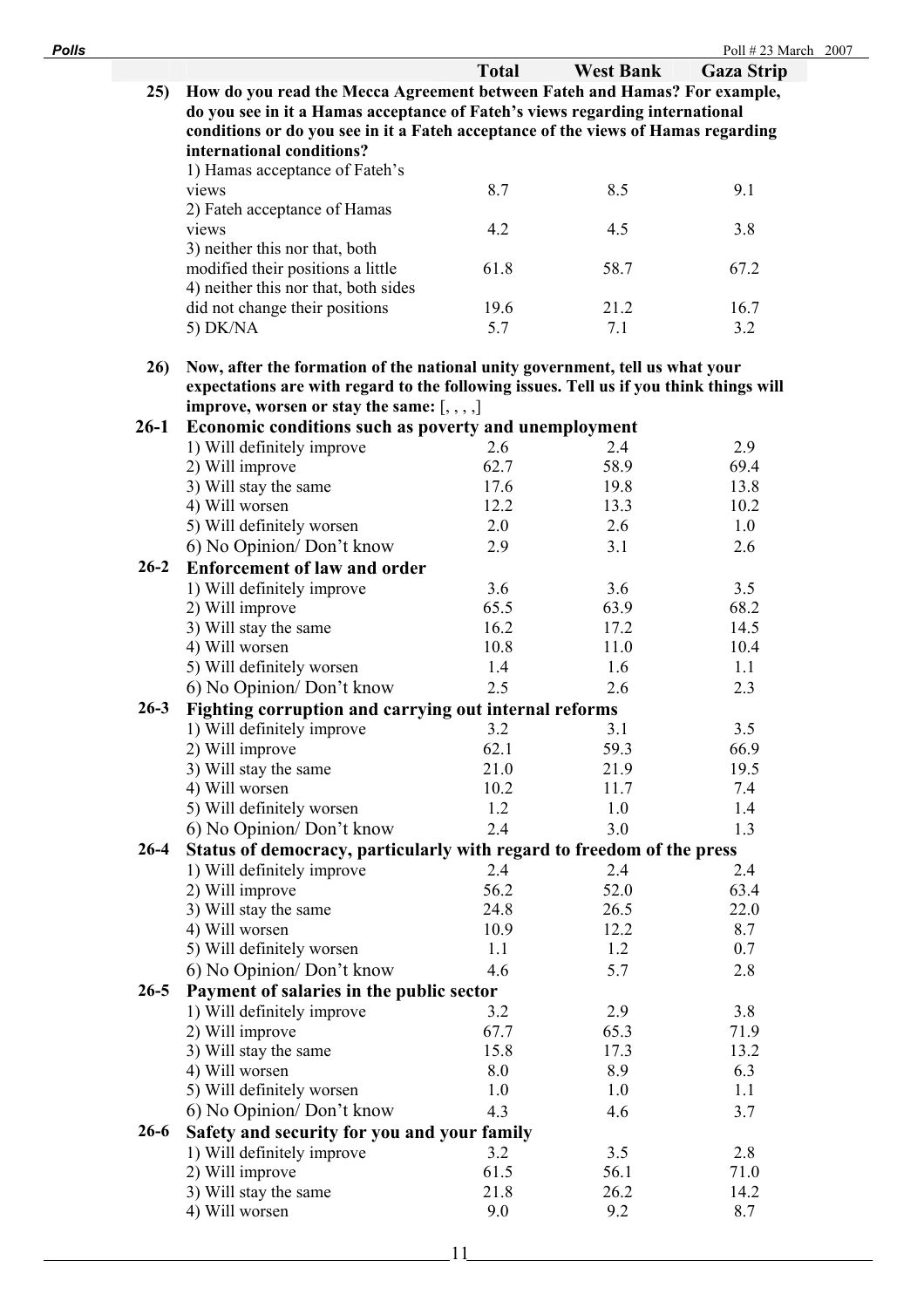|          |                                                                                              | <b>Total</b> | <b>West Bank</b> | <b>Gaza Strip</b> |
|----------|----------------------------------------------------------------------------------------------|--------------|------------------|-------------------|
|          | 5) Will definitely worsen                                                                    | 1.5          | 1.7              | 1.2               |
|          | 6) No Opinion/Don't know                                                                     | 2.9          | 3.4              | 2.1               |
|          |                                                                                              |              |                  |                   |
| 27)      | And what do you expect to happen with the following issues? In your opinion will             |              |                  |                   |
|          | the chances that they occur or continue increase or decrease? [will definitely               |              |                  |                   |
|          | decrease, will decrease, will stay as it is, will increase, will definitely increase, DK/NA] |              |                  |                   |
| $27-1$   | <b>Internal infighting</b>                                                                   |              |                  |                   |
|          | 1) Will definitely decrease                                                                  | 7.3          | 8.9              | 4.6               |
|          | 2) Will decrease                                                                             | 63.3         | 64.3             | 61.6              |
|          | 3) Will stay as it is                                                                        | 12.7         | 11.3             | 15.2              |
|          | 4) Will increase                                                                             | 13.6         | 12.4             | 15.8              |
|          | 5) Will definitely increase                                                                  | 0.8          | 0.5              | 1.3               |
|          | $6)$ DK/NA                                                                                   | 2.2          | 2.5              | 1.6               |
| $27 - 2$ | <b>International financial sanctions</b>                                                     |              |                  |                   |
|          | 1) Will definitely decrease                                                                  | 4.9          | 5.5              | 3.8               |
|          | 2) Will decrease                                                                             | 62.3         | 58.9             | 68.4              |
|          | 3) Will stay as it is                                                                        | 17.5         | 18.1             | 16.5              |
|          | 4) Will increase                                                                             | 10.8         | 12.0             | 8.7               |
|          | 5) Will definitely increase                                                                  | 0.5          | 0.7              | 0.2               |
|          | $6)$ DK/NA                                                                                   | 4.0          | 4.9              | 2.4               |
| $27 - 3$ | <b>International political boycott</b>                                                       |              |                  |                   |
|          | 1) Will definitely decrease                                                                  | 4.3          | 4.8              | 3.5               |
|          | 2) Will decrease                                                                             | 59.7         | 55.6             | 66.8              |
|          | 3) Will stay as it is                                                                        | 18.8         | 20.7             | 15.6              |
|          | 4) Will increase                                                                             | 10.5         | 10.4             | 10.7              |
|          | 5) Will definitely increase                                                                  | 1.1          | 1.6              | 0.2               |
|          | $6)$ DK/NA                                                                                   | 5.6          | 7.0              | 3.2               |
| $27 - 4$ | Building of Israeli settlements in the West Bank                                             |              |                  |                   |
|          | 1) Will definitely decrease                                                                  | 1.3          | 1.4              | 1.1               |
|          | 2) Will decrease                                                                             | 22.8         | 16.4             | 33.8              |
|          | 3) Will stay as it is                                                                        | 25.5         | 26.1             | 24.4              |
|          | 4) Will increase                                                                             | 38.8         | 43.7             | 30.4              |
|          | 5) Will definitely increase                                                                  | 7.2          | 8.2              | 5.6               |
|          | $6)$ DK/NA                                                                                   | 4.4          | 4.2              | 4.7               |
| $27 - 5$ | Building of the separation barrier - wall in the West Bank                                   |              |                  |                   |
|          | 1) Will definitely decrease                                                                  | 1.0          | 1.1              | 0.9               |
|          | 2) Will decrease                                                                             | 18.0         | 10.8             | 30.7              |
|          | 3) Will stay as it is                                                                        | 30.4         | 31.0             | 29.2              |
|          | 4) Will increase                                                                             | 37.9         | 44.3             | 26.7              |
|          | 5) Will definitely increase                                                                  | 9.0          | 10.2             | 6.8               |
|          | $6)$ DK/NA                                                                                   | 3.7          | 2.5              | 5.7               |
|          |                                                                                              |              |                  |                   |
| 28)      | And what are your expectations regarding the resumption of Palestinian-Israeli               |              |                  |                   |
|          | negotiations? Do you think the two sides will return to negotiations in the near             |              |                  |                   |
|          | future?                                                                                      |              |                  |                   |
|          | 1) Certainly yes                                                                             | 6.4          | 5.8              | 7.4               |
|          | 2) Yes                                                                                       | 58.6         | 57.3             | 60.9              |
|          |                                                                                              |              |                  |                   |
|          | 3) No                                                                                        | 25.4         | 26.7             | 23.1              |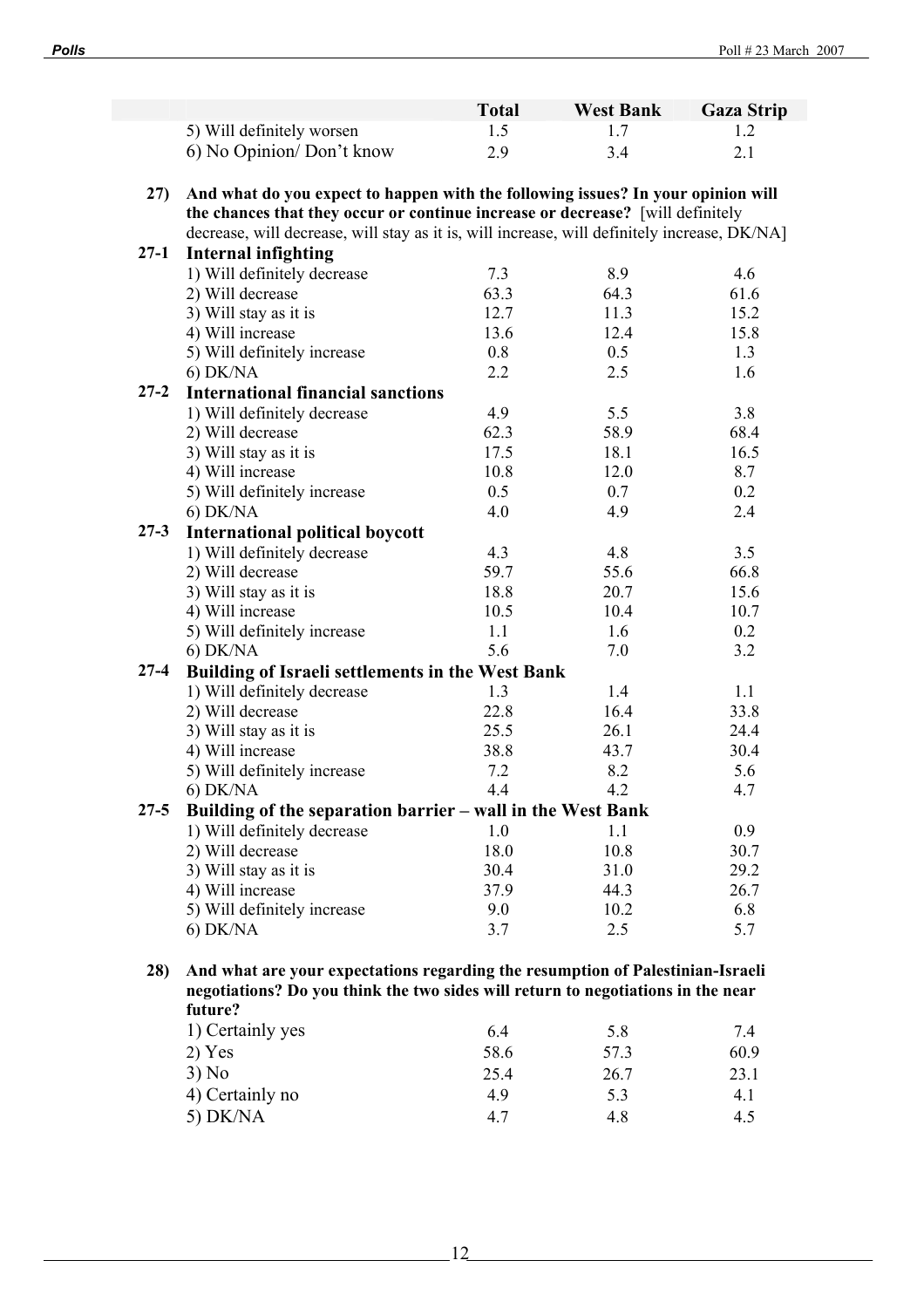|            |                                                                                                                                                                  | <b>Total</b> | <b>West Bank</b> | <b>Gaza Strip</b> |
|------------|------------------------------------------------------------------------------------------------------------------------------------------------------------------|--------------|------------------|-------------------|
| 29)        | And what about the current ceasefire, will it be maintained or will it collapse in the                                                                           |              |                  |                   |
|            | near future?                                                                                                                                                     |              |                  |                   |
|            | 1) Certainly maintained                                                                                                                                          | 2.8          | 2.1              | 4.0               |
|            | 2) Maintained                                                                                                                                                    | 49.9         | 48.5             | 52.4              |
|            | 3) Collapse                                                                                                                                                      | 40.1         | 42.5             | 35.9              |
|            | 4) Certainly collapse                                                                                                                                            | 2.8          | $2.2^{\circ}$    | 3.8               |
|            | 5) DK/NA                                                                                                                                                         | 4.4          | 4.7              | 3.9               |
|            |                                                                                                                                                                  |              |                  |                   |
| <b>30)</b> | And what about the Israeli occupation measures in the West Bank, such as the<br>checkpoints and the closures, will they increase, decrease or remain the same as |              |                  |                   |
|            | before?                                                                                                                                                          |              |                  |                   |
|            | 1) Certainly will increase                                                                                                                                       | 4.7          | 4.9              | 4.5               |
|            | 2) Will increase                                                                                                                                                 | 28.8         | 29.6             | 27.5              |
|            | 3) Will remain the same                                                                                                                                          | 37.6         | 39.9             | 33.6              |
|            | 4) Will decrease                                                                                                                                                 | 22.8         | 20.5             | 26.9              |
|            | 5) Certainly will decrease                                                                                                                                       | 2.8          | 2.0              | 4.1               |
|            | $6)$ DK/NA                                                                                                                                                       | 3.2          | 3.1              | 3.4               |
|            |                                                                                                                                                                  |              |                  |                   |
| 31)        | What are your expectations regarding the impact of the unity government on                                                                                       |              |                  |                   |
|            | Hamas, will Hams become more moderate and flexible in its attitude regarding                                                                                     |              |                  |                   |
|            | Israel? or will it become more hard line? or will it stay unchanged?                                                                                             |              |                  |                   |
|            | 1) Certainly Hamas will become                                                                                                                                   |              |                  |                   |
|            | more moderate                                                                                                                                                    | 13.8         | 13.4             | 14.6              |
|            | 2) Hamas will become more                                                                                                                                        |              |                  |                   |
|            | moderate                                                                                                                                                         | 40.6         | 41.6             | 38.9              |
|            | 3) Hamas will become more                                                                                                                                        |              |                  |                   |
|            | hardline                                                                                                                                                         | 12.9         | 12.0             | 14.4              |
|            | 4) Certainly Hamas will become                                                                                                                                   |              |                  |                   |
|            | more hardline                                                                                                                                                    | 5.3          | 3.6              | 8.2               |
|            | 5) Hamas will stay unchanged                                                                                                                                     | 22.8         | 23.8             | 21.2              |
|            | 6) DK/NA                                                                                                                                                         | 4.6          | 5.7              | 2.7               |
|            |                                                                                                                                                                  |              |                  |                   |
| 32)        | Are you satisfied or dissatisfied with the new government of national unity?                                                                                     |              |                  |                   |
|            | 1) certainly satisfied                                                                                                                                           | 26.3         | 23.8             | 30.8              |
|            | 2) satisfied<br>3) dissatisfied                                                                                                                                  | 61.3         | 61.9             | 60.4              |
|            |                                                                                                                                                                  | 9.7          | 11.3             | 6.9               |
|            | 4) Certainly dissatisfied                                                                                                                                        | 1.0          | 0.8              | 1.3               |
|            | 5) DK/NA                                                                                                                                                         | 1.6          | 2.2              | 0.7               |
| 33)        | Do you expect the government of national unity to stay in office until at least the                                                                              |              |                  |                   |
|            | end of this year or do you expect it to fall before the end of the year?                                                                                         |              |                  |                   |
|            | 1) certainly it will stay at least                                                                                                                               |              |                  |                   |
|            | until the end of the year                                                                                                                                        | 22.0         | 18.5             | 28.0              |
|            | 2) will stay at least until the end                                                                                                                              |              |                  |                   |
|            | of the year                                                                                                                                                      | 47.0         | 49.3             | 43.0              |
|            | 3) will not stay until the end of                                                                                                                                |              |                  |                   |
|            | the year                                                                                                                                                         | 18.3         | 17.9             | 19.0              |
|            | 4) certainly it will not stay until                                                                                                                              |              |                  |                   |
|            | the end of the year                                                                                                                                              | 4.8          | 4.9              | 4.7               |
|            | 5) DK/NA                                                                                                                                                         | 7.9          | 9.4              | 5.3               |
|            |                                                                                                                                                                  |              |                  |                   |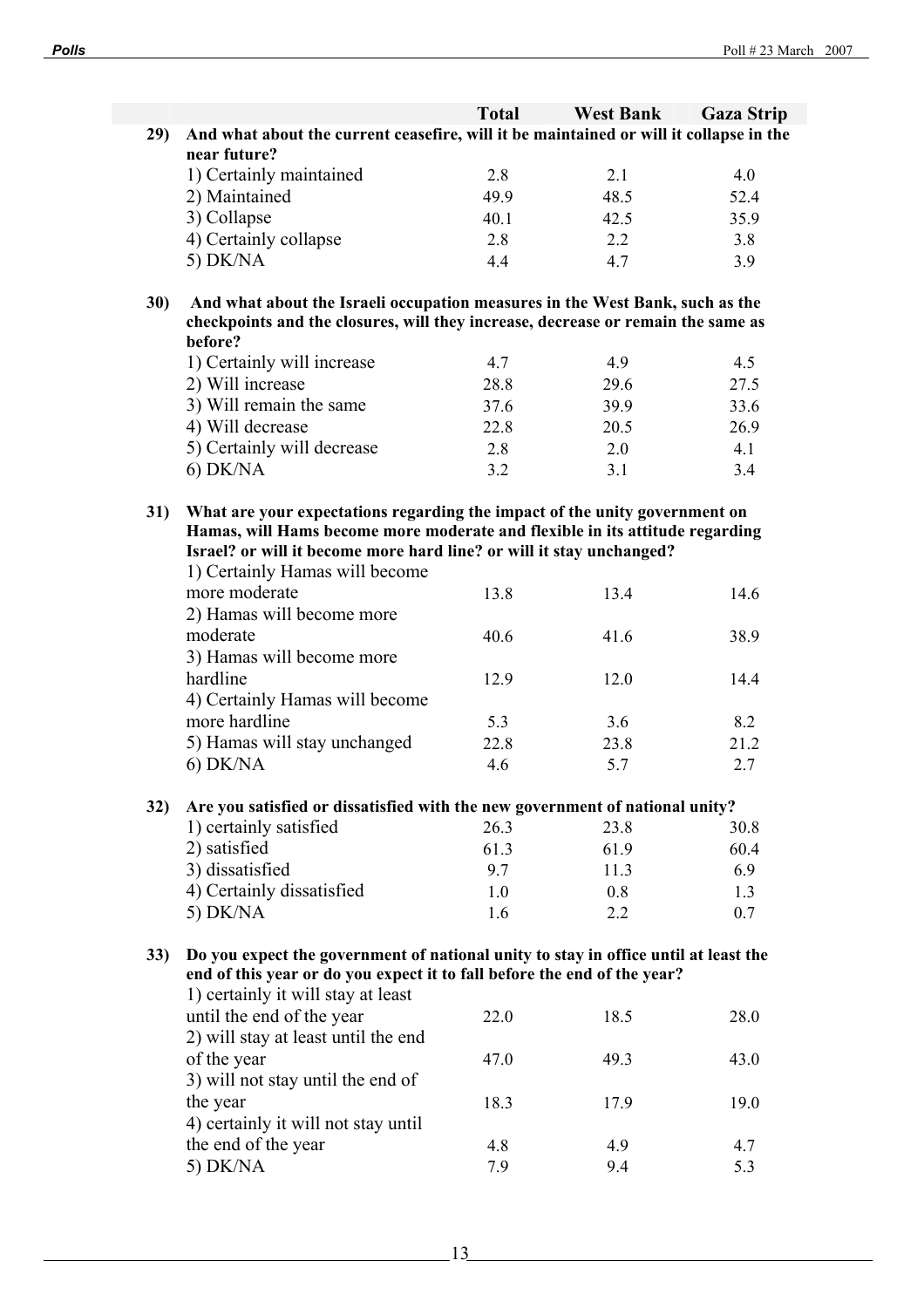| <b>Polls</b> |                                                                                                                                                              |                                                                                         |              |                  | Poll #23 March 2007 |  |  |
|--------------|--------------------------------------------------------------------------------------------------------------------------------------------------------------|-----------------------------------------------------------------------------------------|--------------|------------------|---------------------|--|--|
|              |                                                                                                                                                              |                                                                                         | <b>Total</b> | <b>West Bank</b> | <b>Gaza Strip</b>   |  |  |
|              | 34)                                                                                                                                                          | Do you think the national unity government should accept or reject the Quartet          |              |                  |                     |  |  |
|              |                                                                                                                                                              | condition which demands recognition of Israel?                                          |              |                  |                     |  |  |
|              |                                                                                                                                                              | 1) Certainly it should accept                                                           | 5.4          | 5.0              | 6.1                 |  |  |
|              |                                                                                                                                                              | 2) It should accept                                                                     | 42.1         | 42.9             | 40.6                |  |  |
|              |                                                                                                                                                              | 3) It should reject                                                                     | 40.3         | 38.9             | 42.8                |  |  |
|              |                                                                                                                                                              | 4) Certainly it should reject                                                           | 8.0          | 8.1              | 7.8                 |  |  |
|              |                                                                                                                                                              | $5)$ DK/NA                                                                              | 4.2          | 5.1              | 2.6                 |  |  |
|              | 35)                                                                                                                                                          | And what if Israel recognized the national unity government, should or should not       |              |                  |                     |  |  |
|              |                                                                                                                                                              | the national unity government in turn recognize Israel?                                 |              |                  |                     |  |  |
|              |                                                                                                                                                              | 1) Certainly it should                                                                  | 8.4          | 8.6              | 8.1                 |  |  |
|              |                                                                                                                                                              | 2) It should                                                                            | 40.8         | 41.4             | 39.7                |  |  |
|              |                                                                                                                                                              | 3) It should not                                                                        | 38.7         | 36.2             | 43.2                |  |  |
|              |                                                                                                                                                              | 4) Certainly it should not                                                              | 8.5          | 9.2              | 7.4                 |  |  |
|              |                                                                                                                                                              | $5)$ DK/NA                                                                              | 3.6          | 4.7              | 1.6                 |  |  |
|              |                                                                                                                                                              |                                                                                         |              |                  |                     |  |  |
|              | 36)                                                                                                                                                          | There is currently talk about conducting Palestinian-Israeli negotiations with the      |              |                  |                     |  |  |
|              |                                                                                                                                                              | aim of establishing a Palestinian state in the Gaza Strip and about 80% to 90% of       |              |                  |                     |  |  |
|              |                                                                                                                                                              | the West Bank to be followed by negations between the Palestinian state and Israel      |              |                  |                     |  |  |
|              |                                                                                                                                                              | on the remaining issues such as permanent borders, refugees, holy places in             |              |                  |                     |  |  |
|              | Jerusalem, and others. Do you support or oppose the participation of the<br>Palestinian Authority including the national unity government of Fateh and Hamas |                                                                                         |              |                  |                     |  |  |
|              |                                                                                                                                                              | in such negotiations?                                                                   |              |                  |                     |  |  |
|              |                                                                                                                                                              | 1) Certainly support                                                                    | 9.6          | 10.0             | 8.8                 |  |  |
|              |                                                                                                                                                              | 2) Support                                                                              | 61.3         | 59.5             | 64.4                |  |  |
|              |                                                                                                                                                              | 3) Oppose                                                                               | 22.0         | 22.6             | 21.0                |  |  |
|              |                                                                                                                                                              | 4) Certainly oppose                                                                     | 4.5          | 4.6              | 4.4                 |  |  |
|              |                                                                                                                                                              | 5) $DK/NA$                                                                              | 2.6          | 3.3              | 1.4                 |  |  |
|              | 37)                                                                                                                                                          | There is a proposal that after the establishment of an independent Palestinian state    |              |                  |                     |  |  |
|              |                                                                                                                                                              | and the settlemnet of all issues in dispute, including the refugees and Jerusalem       |              |                  |                     |  |  |
|              |                                                                                                                                                              | issues, there will be a mutual recognition of Israel as the state of the Jewish people  |              |                  |                     |  |  |
|              |                                                                                                                                                              | and Palestine as the state of the Palestinians people. Do you agree or disagree to this |              |                  |                     |  |  |
|              |                                                                                                                                                              | proposal?                                                                               |              |                  |                     |  |  |
|              |                                                                                                                                                              | 1) Definitely agree                                                                     | 7.3          | 6.6              | 8.4                 |  |  |
|              |                                                                                                                                                              | 2) agree                                                                                | 55.8         | 56.6             | 54.3                |  |  |
|              |                                                                                                                                                              | 3) disagree                                                                             | 27.3         | 27.0             | 27.9                |  |  |
|              |                                                                                                                                                              | 4) definitely disagree                                                                  | 7.5          | 6.8              | 8.6                 |  |  |
|              |                                                                                                                                                              | 5) DK/NA                                                                                | 2.1          | 3.0              | 0.7                 |  |  |
|              | <b>38</b> )                                                                                                                                                  | And what is the Palestinian majority opinion on this issue? Do most Palestinians in     |              |                  |                     |  |  |
|              |                                                                                                                                                              | the West Bank and Gaza support or oppose the recognition of Israel as the state of      |              |                  |                     |  |  |
|              |                                                                                                                                                              | the Jewish people and Palestine as the state of the Palestinian people at the end of    |              |                  |                     |  |  |
|              |                                                                                                                                                              | the peace process?                                                                      |              |                  |                     |  |  |
|              |                                                                                                                                                              | 1) Majority supports                                                                    | 54.2         | 54.2             | 54.2                |  |  |
|              |                                                                                                                                                              | 2) Majority opposes                                                                     | 36.3         | 36.5             | 35.8                |  |  |
|              |                                                                                                                                                              | $3)$ DK/NA                                                                              | 9.5          | 9.3              | 10.0                |  |  |
|              |                                                                                                                                                              |                                                                                         |              |                  |                     |  |  |

**39) And what is the Israeli majority opinion on this issue? Do most Israelis support or oppose the recognition of Israel as the state of the Jewish people and Palestine as the state of the Palestinian people at the end of the peace process?** 

 $-14$ 

| state of the 1 alestinian people at the chu of the peace process. |      |      |      |  |  |  |  |
|-------------------------------------------------------------------|------|------|------|--|--|--|--|
| 1) Majority supports                                              | 47.2 | 45.5 | 50.2 |  |  |  |  |
| 2) Majority opposes                                               | 42.4 | 44.6 | 38.5 |  |  |  |  |
| 5) DK/NA                                                          | 10.3 | 9.8  | 11.3 |  |  |  |  |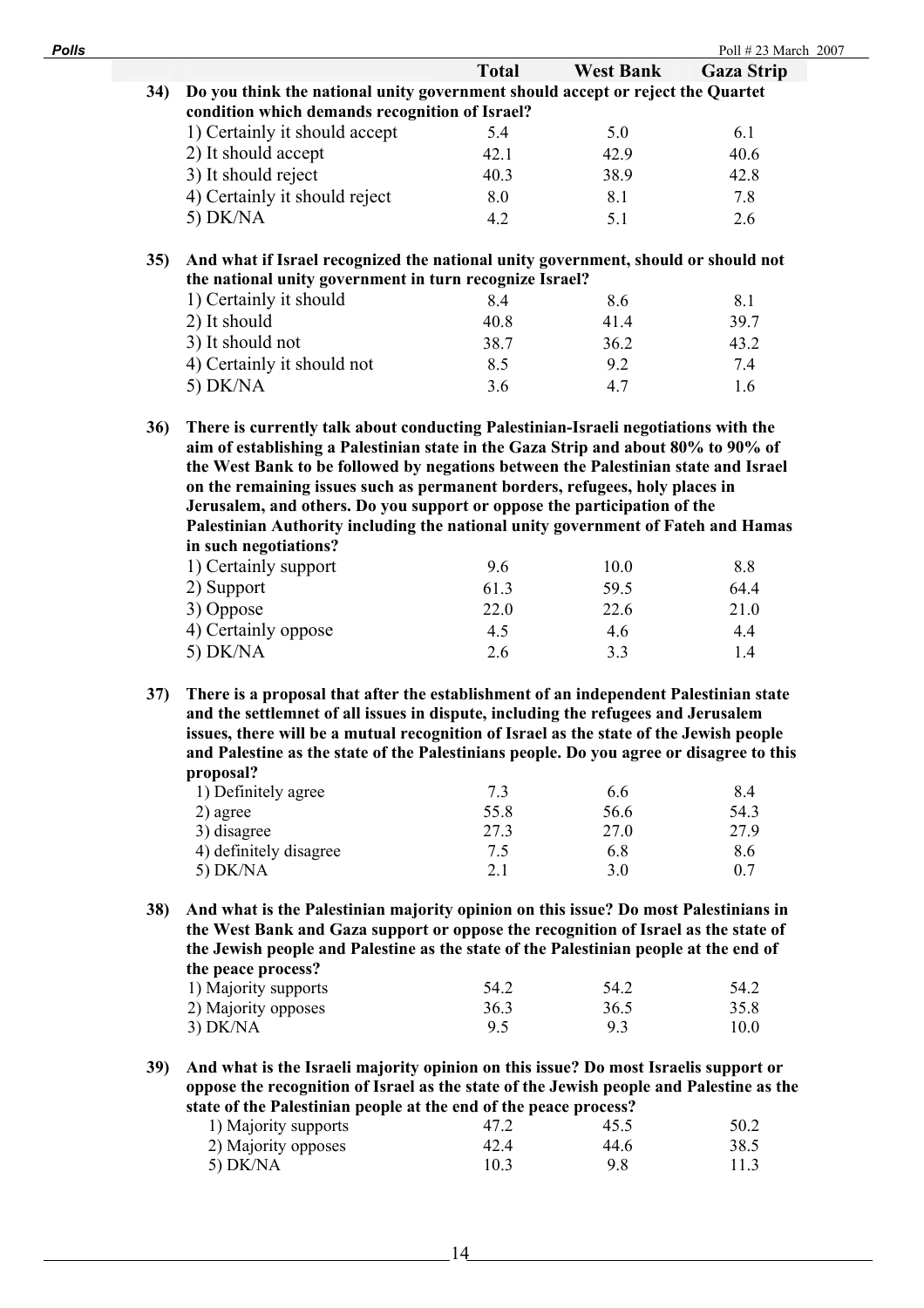| <b>Polls</b> |                                                                                          |                                                                                        |                  | Poll $\#$ 23 March 2007 |  |  |  |  |
|--------------|------------------------------------------------------------------------------------------|----------------------------------------------------------------------------------------|------------------|-------------------------|--|--|--|--|
|              |                                                                                          | <b>Total</b>                                                                           | <b>West Bank</b> | <b>Gaza Strip</b>       |  |  |  |  |
| 40B)         |                                                                                          | According to the Saudi plan, Israel will retreat from all territories occupied in 1967 |                  |                         |  |  |  |  |
|              | including Gaza the West Bank, Jerusalem and the Golan Heights, and a Palestinian         |                                                                                        |                  |                         |  |  |  |  |
|              | state will be established. The refugees problem will be resoved through negotiation      |                                                                                        |                  |                         |  |  |  |  |
|              | in a just and agreed upon manner and in accordance with UN resolution 194. In            |                                                                                        |                  |                         |  |  |  |  |
|              | return, all Arab states will recognize Israel and its right to secure borders, will sign |                                                                                        |                  |                         |  |  |  |  |
|              | peace treaties with her and establish normal diplomatic relations. Do you agree or       |                                                                                        |                  |                         |  |  |  |  |
|              | disagree to this plan?                                                                   |                                                                                        |                  |                         |  |  |  |  |
|              | 1) Certainly agree                                                                       | 8.4                                                                                    | 8.0              | 9.1                     |  |  |  |  |
|              | 2) agree                                                                                 | 63.3                                                                                   | 63.3             | 63.2                    |  |  |  |  |
|              | 3) disagree                                                                              | 20.9                                                                                   | 20.9             | 20.9                    |  |  |  |  |
|              | 4) Certainly disagree                                                                    | 4.8                                                                                    | 4.9              | 4.4                     |  |  |  |  |
|              | $5)$ DK/NA                                                                               | 2.7                                                                                    | 2.9              | 2.3                     |  |  |  |  |

**41) If Israel and the Palestinians return to permanent settlement negotiations, various compromise proposals may come up on the table. I will read to you now several items that might be included in the final settlement with the Palestinians. For each of theses items tell me the extent to which you agree or disagree to it, taking into account all its elements.** 

**41-1A** As to the **territories** issue: Israeli withdrawal from all of the Gaza Strip. But in the West Bank, Israel withdraws and evacuates settlements from most of it, with the exception of few settlement areas in less than 3% of the West Bank that would be exchanged with an equal amount of territory from Israel in accordance with the attached map {show map}

| 1) Certainly agree    | 5.1  | 4.8  | 5.5  |
|-----------------------|------|------|------|
| 2) agree              | 49.2 | 47.6 | 52.1 |
| 3) disagree           | 35.3 | 35.8 | 34.2 |
| 4) Certainly disagree | 7.5  | 8.7  | 5.5  |
| $5)$ DK/NA            | 3.0  |      | 2.7  |
|                       |      |      |      |

**41-2A East Jerusalem** would become the capital of the Palestinian state with Arab neighborhoods, the Old City and al Haram al Sharif coming under Palestinian sovereignty. Jewish neighborhoods in East Jerusalem, the Jewish Quarter, and the Wailing Wall would come under Israeli sovereignty

| $\ldots$              |      |      |      |
|-----------------------|------|------|------|
| 1) Certainly agree    | 3.9  | 3.7  | 4.2  |
| 2) agree              | 38.8 | 41.7 | 33.7 |
| 3) disagree           | 44.3 | 42.7 | 47.2 |
| 4) Certainly disagree | 10.3 | 9.4  | 11.9 |
| $5)$ DK/NA            | 2.7  | 2.5  | 3.0  |
|                       |      |      |      |

**41-3A** With regard to the **refugee** question, both sides agree that the solution will be based on UN resolutions 194 and 242 and on the Arab peace initiative. The refugees will be given five choices for permanent residency. These are: the Palestinian state and the Israeli areas transferred to the Palestinian state in the territorial exchange mentioned above; no restrictions would be imposed on refugee return to these two areas. Residency in the other three areas (in host countries, third countries, and Israel) would be subject to the decision of the states in those areas. The number of refugees returning to Israel will be based on the average number of refugees admitted to third countries like Australia, Canada, Europe, and others. All refugees will be entitled to compensation for their "refugeehood" and loss of properties. 1) Certainly agree  $\begin{array}{cccc} 1 & 1 & 2 & 9 \\ 4 & 3 & 2.9 & 6.8 \end{array}$ 

| $1$ ) Cortainly agree | 4.5     | $\mathcal{L} \cdot \mathcal{I}$ | 0.0  |
|-----------------------|---------|---------------------------------|------|
| 2) agree              | 38.4    | 40.0                            | 35.4 |
| 3) disagree           | 45.0    | 43.3                            | 48.1 |
| 4) Certainly disagree | $8.8\,$ | 10.1                            | 6.6  |
| $5)$ DK/NA            |         | 37                              | 3.1  |
|                       |         |                                 |      |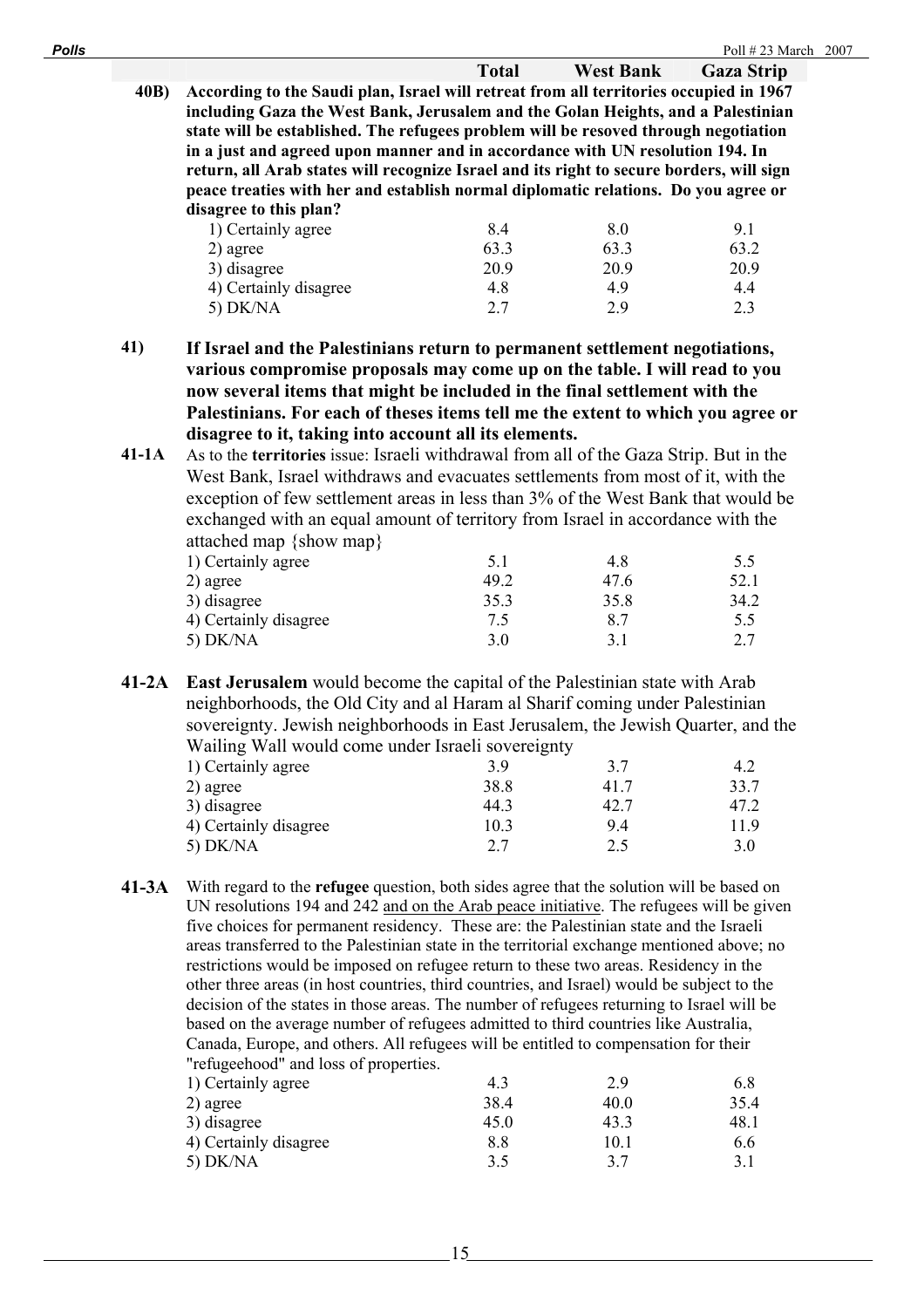|          |                                                                                        | <b>Total</b> | <b>West Bank</b> | <b>Gaza Strip</b> |
|----------|----------------------------------------------------------------------------------------|--------------|------------------|-------------------|
| 42)      | Some say that part of the armed conflict in Iraq is sectarian involving Sunnits and    |              |                  |                   |
|          | Shi'its. What do you think? Do you accept or not accept the view that there exists a   |              |                  |                   |
|          | sectarian conflict in Iraq between Sunnits and Shi'its?                                |              |                  |                   |
|          | 1) certainly accept                                                                    | 15.5         | 14.5             | 17.2              |
|          | 2) accept                                                                              | 43.0         | 41.1             | 46.3              |
|          | 3) do not accept                                                                       | 31.5         | 33.6             | 28.0              |
|          | 4) Certainly do not accept                                                             | 7.1          | 7.7              | 5.9               |
|          | 5) $DK/NA$                                                                             | 2.9          | 3.1              | 2.6               |
|          |                                                                                        |              |                  |                   |
| 43)      | If you think that part of the conflict in Iraq is between Sunnits and Shi'its, tell us |              |                  |                   |
|          | with whom the following parties stand, with the Shi'its or the Sunnits? [With          |              |                  |                   |
|          | Shi'its, with Sunnits, with both sides, with neither side, DK/NA]                      |              |                  |                   |
| $43 - 1$ | Saudi Arabia                                                                           | 3.9          | 4.9              | 2.3               |
|          | 1) With Shi'its                                                                        | 59.2         | 54.2             | 66.9              |
|          | 2) with Sunnits,                                                                       | 6.8          | 6.4              | 7.5               |
|          | 3) with both sides                                                                     | 18.2         | 19.9             | 15.5              |
|          | 4) with neither side                                                                   | 12.0         | 14.7             | 7.9               |
|          | 5) $DK/NA$                                                                             |              |                  |                   |
| $43 - 2$ | Jordan                                                                                 |              |                  |                   |
|          | 1) With Shi'its                                                                        | 7.1          | 8.1              | 5.7               |
|          | 2) with Sunnits,                                                                       | 50.0         | 48.4             | 52.5              |
|          | 3) with both sides                                                                     | 8.3          | 8.0              | 8.7               |
|          | 4) with neither side                                                                   | 20.3         | 20.1             | 20.6              |
|          | 5) DK/NA                                                                               | 14.3         | 15.4             | 12.5              |
| $43 - 3$ | Egypt                                                                                  |              |                  |                   |
|          | 1) With Shi'its                                                                        | 5.3          | 6.5              | 3.6               |
|          | 2) with Sunnits,                                                                       | 52.8         | 48.7             | 58.9              |
|          | 3) with both sides                                                                     | 8.8          | 8.0              | 10.0              |
|          | 4) with neither side                                                                   | 19.2         | 19.6             | 18.5              |
|          | 5) DK/NA                                                                               | 13.9         | 17.2             | 8.9               |
|          | <b>Palestinian Authority</b>                                                           |              |                  |                   |
| $43 - 4$ |                                                                                        |              |                  |                   |
|          | 1) With Shi'its                                                                        | 1.6<br>69.5  | 1.9<br>68.1      | 1.2<br>71.7       |
|          | 2) with Sunnits,                                                                       |              | 4.3              |                   |
|          | 3) with both sides                                                                     | 5.2          |                  | 6.5               |
|          | 4) with neither side                                                                   | 15.2         | 15.2             | 15.3              |
|          | 5) DK/NA                                                                               | 8.5          | 10.6             | 5.3               |
| $43 - 5$ | Iran                                                                                   |              |                  |                   |
|          | 1) With Shi'its                                                                        | 79.8         | 80.6             | 78.6              |
|          | 2) with Sunnits,                                                                       | 5.9          | 4.2              | 8.5               |
|          | 3) with both sides                                                                     | 3.5          | 2.1              | 5.5               |
|          | 4) with neither side                                                                   | 2.4          | 2.5              | 2.2               |
|          | 5) DK/NA                                                                               | 8.5          | 10.7             | 5.1               |
| $43-6$   | <b>Syria</b>                                                                           |              |                  |                   |
|          | 1) With Shi'its                                                                        | 30.9         | 31.2             | 30.5              |
|          | 2) with Sunnits,                                                                       | 33.7         | 32.8             | 35.2              |
|          | 3) with both sides                                                                     | 12.0         | 11.2             | 13.3              |
|          | 4) with neither side                                                                   | 8.1          | 7.9              | 8.5               |
|          | 5) DK/NA                                                                               | 15.2         | 16.9             | 12.6              |
| $43 - 7$ | Fateh                                                                                  |              |                  |                   |
|          | 1) With Shi'its                                                                        | 2.6          | 2.9              | 2.1               |
|          | 2) with Sunnits,                                                                       | 69.3         | 67.4             | 72.1              |
|          | 3) with both sides                                                                     | 3.5          | 2.7              | 4.7               |
|          | 4) with neither side                                                                   | 12.9         | 13.3             | 12.4              |
|          | 5) DK/NA                                                                               | 11.7         | 13.6             | 8.8               |